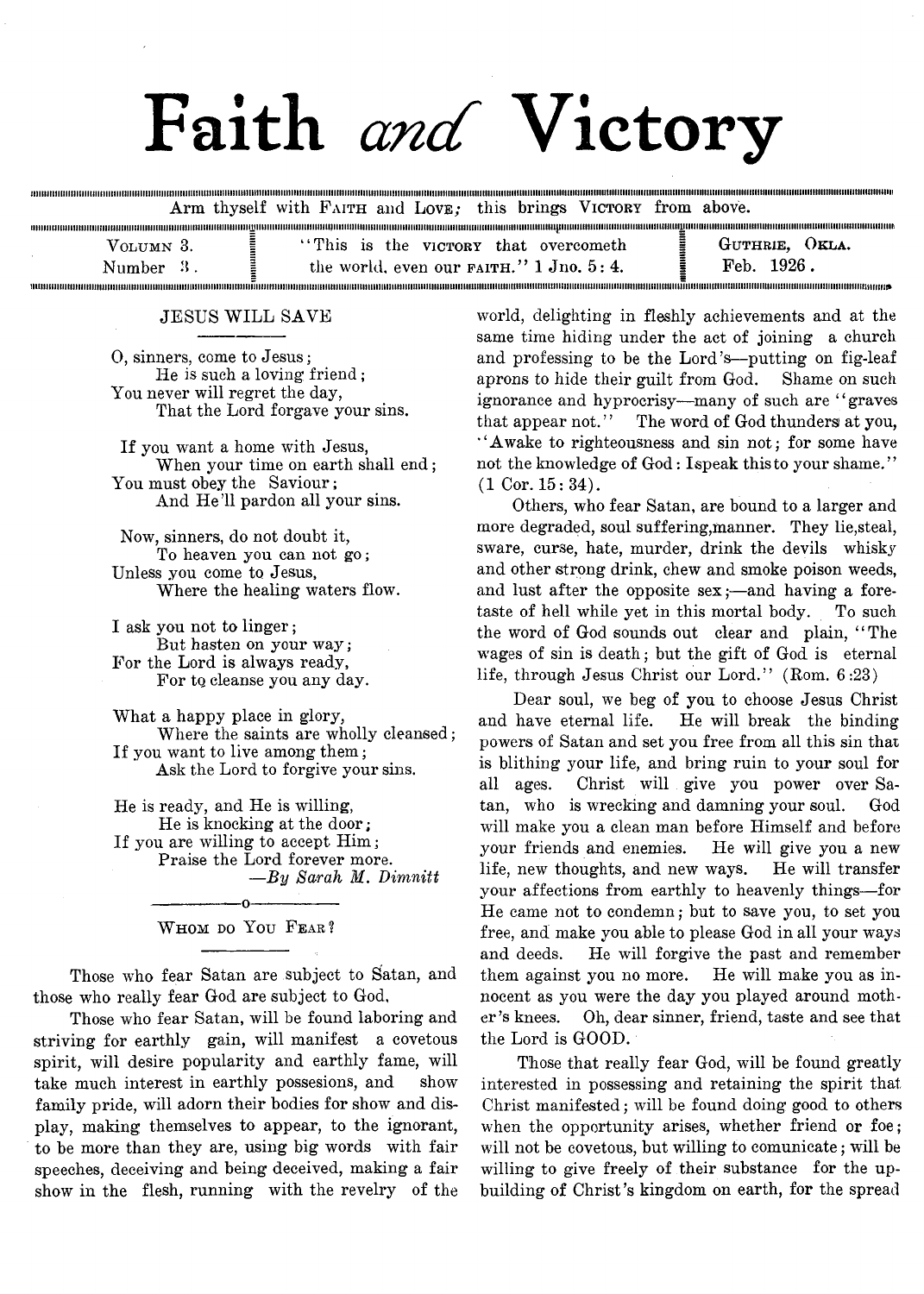of the Gospel of Christ, which is the power of God unto salvation to every one that believeth; will refrain from speaking evil; is not puffed up, heady, or highminded ; but in lowliness of heart, and with an humble spirit, they yield unto the will of God, whom they reverance with godly fear. They are translated from the kingdom of darkness into the kingdom of God's dear Son, which causes their affections to be on heavenly things and their delight to be in God who fills their souls with the richness of His love. They love to attend meetings where Christ is honored as high priest, and His blood as an atonement for sin. They prefer the Bible to all books. They have a hope of glory in their souls which urges them on to be diligent in ail good works, knowing that they shall reap if they faint not; for the crown has been spoken of as one that fadeth not away, and the glory appears more nearer as earthly things fade from view.

Such as these hear the word of Christ. In Rev. 2: 7; we read, *" To him that overcometh will 1 give to eat of the tree of life, which is in the midst of the paradise of God."* Also these comforting words are found in John 16:33, *" In the world ye shall have much tribulations but be of good cheer; I have overcome the world " —Fred Pruitt*

-----------------o----------------- The Nations Shall Rush Like the Rushing op Many W aters *— (Isaiah* 17:13.) —

Brethern, Sisters,and readers: I want to illustrate the above subject with this text," But God shall rebuke them, and they shall flee far off,"  $(Isa. 17: 13)$ .

The prophet, Isaiah, in his prophesy, foretold of these very days in which we are now living, for, my beloved ones, the world is now on a fast stage, rushing like the rushing of many waters— living in styles and fashions, and are teaching that such are right—and are serving other gods,but God shall rebuke them and they shall flee far off. They shall be chased as the chaff They shall be chased as the chaff. of the mountains before the wind and like a rolling thing before the whirlwind.

Yes, some go so far as to say that you cannot keep from idling away some of your time, making the word of God of none effect. Dear ones,old Satan,the devil, is seeking whom he may devour,but go to God, through Jesus Christ, and He will rebuke the devil and he will flee far off.

We will give an illustration of whom old Satan<br>is like. You take in our United States, the peddler is You take in our United States, the peddler is given the authority to sell his goods and produce from one place to another in order to sell it— but, he isn't given the authority to make us buy them. Whenever he under takes such a plan, our government will punish the peddler. It is the same way with old Satan, the sin peddler. He goes around trying to tempt some soul, causing them to partake of his pleasures, styles,

fashions, and living in a haste and a rush like the rushing of many waters, and giving great carousals—but God shall rebuke them and they shall flee far off. Dear ones, let us not wait for God rebuke us any further than He has already. The next time He rebukes you it may be too late to repent. You may be as the chaff of the mountains which go before the wind and ilke a rolling thing before the whirlwind.

Jesus is coming back again— and what will take place when He finds us living in a haste and serving other gods such as; styles, fashions, and decorations. What good will be the excuses, that—we can't go to meeting because we don't have a new suit cr a new uress— 1 must have a new car before the old one is laughed at. There are brethren that are in need,and you have shut up your hand from them. Oh, but God will rebuke you, for we read, "But whoso hath this world's goods, and seeth his brother have need, and shutteth up his bowels of compassion from him, how dwelleth the love of God in him."  $(1$  John  $3:17$ ). So dwelleth the love of God in him,"  $(1$  John  $3:17)$ . when we are trying to fulfill the lust of the flesh and the lust of the eyes, you are rushing like the rushing of many waters. But God shall rebuke them and they But God shall rebuke them and they shall flee far off. Dear friends, let us quit rushing and robbing God, for from Him we get all that we have in this world, even our lives. We should take his money that He enable us to get,and help the work of His cause, and also helping the dear ones that are in need. Then when Christ comes, we will have boldness when we meet Him. But those that are living in a haste, and rushing like the rush-of many waters— God shall rebuke them, and they shall flee far off .

So I will say, in my conclusion," Watch and Pray, lest ye enter into temptation— that those who are in a rush will stop and think on their way, or God shall rebuke them; then it may be too late to repent."

May God bless the readers of this paper and all to whom it is sent.

Exhortation by,a prisoner,—*J. Matthew Thomas*

---------------- o----------------- THE VALUE OF PRAYER AND ITS FOUNDATION

In the fifth chapter of James, and the sixteenth verse, it says, "The effectual fervent prayer of a righteous man availeth much."

IIeb. eleventh chapter, and fourth verse says," By faith, Able offered unto God a more excellent sacrifice than Cain, by which he obtained witness that he was righteous, God testifying of his gifts— and by being dead, yet speaketh."

All through God's Book, from the beginning of time to the present day, God has and will answer the prayer of faith from His children, and by the Father's will, His own good time, will send the answer or fulfillment. We can not always see it ; but by it,we being dead, yet it speaketh.

Many fathers and mothers have prayed for their children's salvation who have never lived to witness them. But those earnest prayers were answered after they had left the shores of time. So, praying child of God.don't let the devil discourage you because you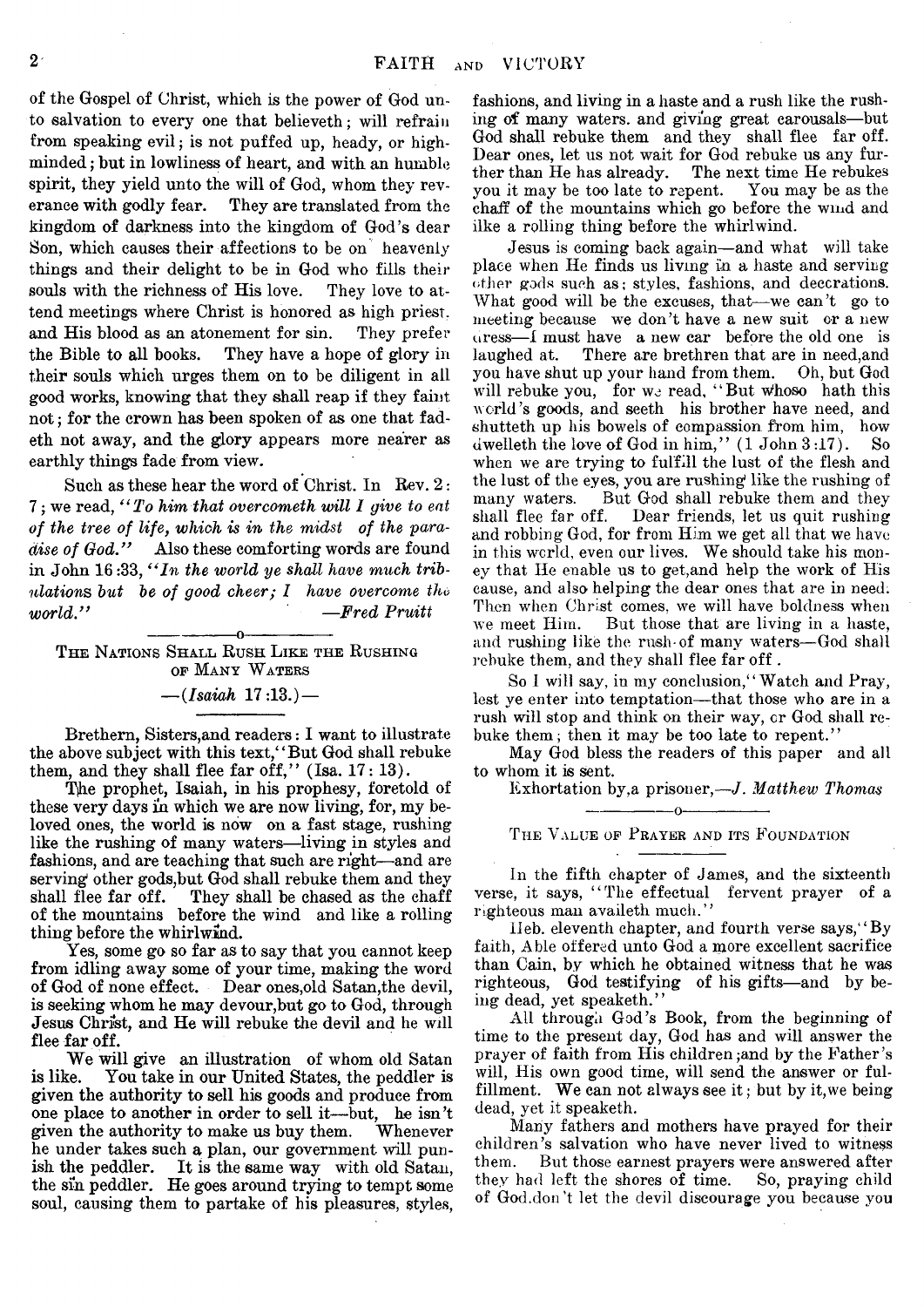fail to see your prayers answered while you live. Have faith in God which is the foundation for prayers.

It was through faith, we understand, that the worlds were formed by the Word of God. The things which are seen were not made of things which do appear. So by the Word of God, and His promises, we expect a fulfillment; and we should not let the enemy beat us out of one thing. He is still at his same old tricks as he was in the garden of Eden-desputing God's Word. At this very point, many a faint heart and troubled child of God have lost victories.

There are many who have carried trials to the Lord who have never been acquainted with the ways in which the Lord tries the faith of His children nor led to see and observe His wonderful control over human wills and circumstances. No one can understand man wills and circumstances. the full value of prayer until they first learn the lesson of perfect trust.

The value of prayer, and the power of God, is learned only by those who in deep trouble have faithfully sought Him and seen His ways of deliverance. While others who have failed to get the victory have fainted in well doings when they ought to have trusted God faithfully.

God does no work according to man's will, but by His own will begat He us. I will here relate an experience that I once had with the Lord.

It was in the fall of the year, when that dreadful " flue epidemic" was on, that I was living in Louisville, Ky., and I too took sick. I was working for fifty cents an hour, and did not have steady work being a painter; the weather would not permit. My small wages must care for my family of seven, and how well I remember that I only earned eighteen dollars that week, my house rent was due in a few days, which<br>amounted to ten dollars. Having no credit, I was Having no credit, I was obliged to pay cash at the grocery for food.

My children took down sick with the flue, then myself and wife. I was feeling awfully sick,but looked straight to the heavenly Father for their healing. I believe that one of my children had the pneumonia*;* but God healed all so that they were able to be up.

I finally got badly sick with the pneumonia. In my sick condition, and temporal want, I looked steadfast toward heaven.

Rent grew near, then due. I sent word to the land-lord of my sickness; but he refused—allowing me<br>only three days to get the rent paid. By this time I only three days'to get the rent paid. By this time I was badly out of my head most of the time. I was thinking of this scripture, " Cast thy bread upon the waters: for thou shalt find it after many days." Feeling that God had taken the situation in His hands, I soon found that He had. In a day or so I received a letter in which was inclosed a twenty dollar money order, from a party that lived about one hundred and fifty miles from us. They had never sent me money<br>before or after that time. Then God suddenly healed Then God suddenly healed me and I was able to go to work in a few days.

Here was a case where God did no work according to my will,but did work according to His will. Praise His Name! This one miracle of God is a lasting rerememberance to me.

Do not think, dear child of God, that He has forgotten you, nor that He is unable to help you in all your needs; for He WILL.

While in other things I lost a great blessing—but as the saying is, "we live to learn," and it does appear to me that the only life that we can live to please our<br>heavenly Father is a life of perfect trust. It doesn't heavenly Father is a life of perfect trust. mean that we should bind ourselves to worldly obligations and comfortable things of this world, then expect God to provide and deliver us. His Word says for us to labor not for the meat which perishes; but for the meat which endures unto eternal life.

The story is told of a sea captain who was a godly man and who trusted in God. His men under him looked upon him as a praying man.

One day at sea, a terrible storm overtook them. It was thought, by the crew, that their lives were going to be lost. They began to pray to God to save them. The captain was not troubled, but only attended to his duty. After the storm was over, the men After the storm was over, the men were wondering why it was that the captain didn't pray. Finally they asked him the reason for not praying. He replied, " Boys, I do my praying in fair weather; and when the storm comes, I only do my part of the job." He did not distrust God any more than in fair weather. That ought to be our business to God when the sea of life is calm and all things going nicely, for, trouble is ahead of the child of God.<br>Beware of mind religion. There is but one true

Beware of mind religion. faith—that of the mind is never the true one. The mind will always lead us to excuse a fault—but heart faith is one of such trust and love and dependence upon God, that whenever a fault arises, the heart goes in penitence, and does according to James 5 :16. Do not draw back from any act of faith or prayer which you feel will please God, for it will hinder your needs from the Lord.

When once you have taken a good step, do not retreat. Be an overcomer. It is only cowards that are bluffed. Many wonder why their prayers are not answered at once. One reason is; that the Lord wishes to lead you into a sure and steady experience and a life of faith. But if your needs are immediate, and your faith true, then the answer will be immediate. The Lord will answer all true prayers for our needs, but, prayers of experiment, He will not answer. The time when God answers prayer is never of your choosing. This is one of the greatest hinderances in faith. To limit God to any way or time—you find that your expectations are wrong. In other words you are trying to bring Him to your ways. Remember, God is an exclusive God and His ways are the same.

In conclusion, (Psa. 100.), " Make a joyful noise unto the Lord, all ye lands. Serve the Lord with gladness; come before His presence with singing. Know ness; come before His presence with singing. ye that the Lord he is God: it is He that hath made us, and not we ourselves: we are His people, and the sheep of His pasture. Enter into His gates with thanks-giving, and into our courts with praise: be thankful unto Him, and bless His name. His mercy is everlasting ;and His truth endureth to all generations."  $-R. M. Whithouse$  $R$ *m. Whitehouse*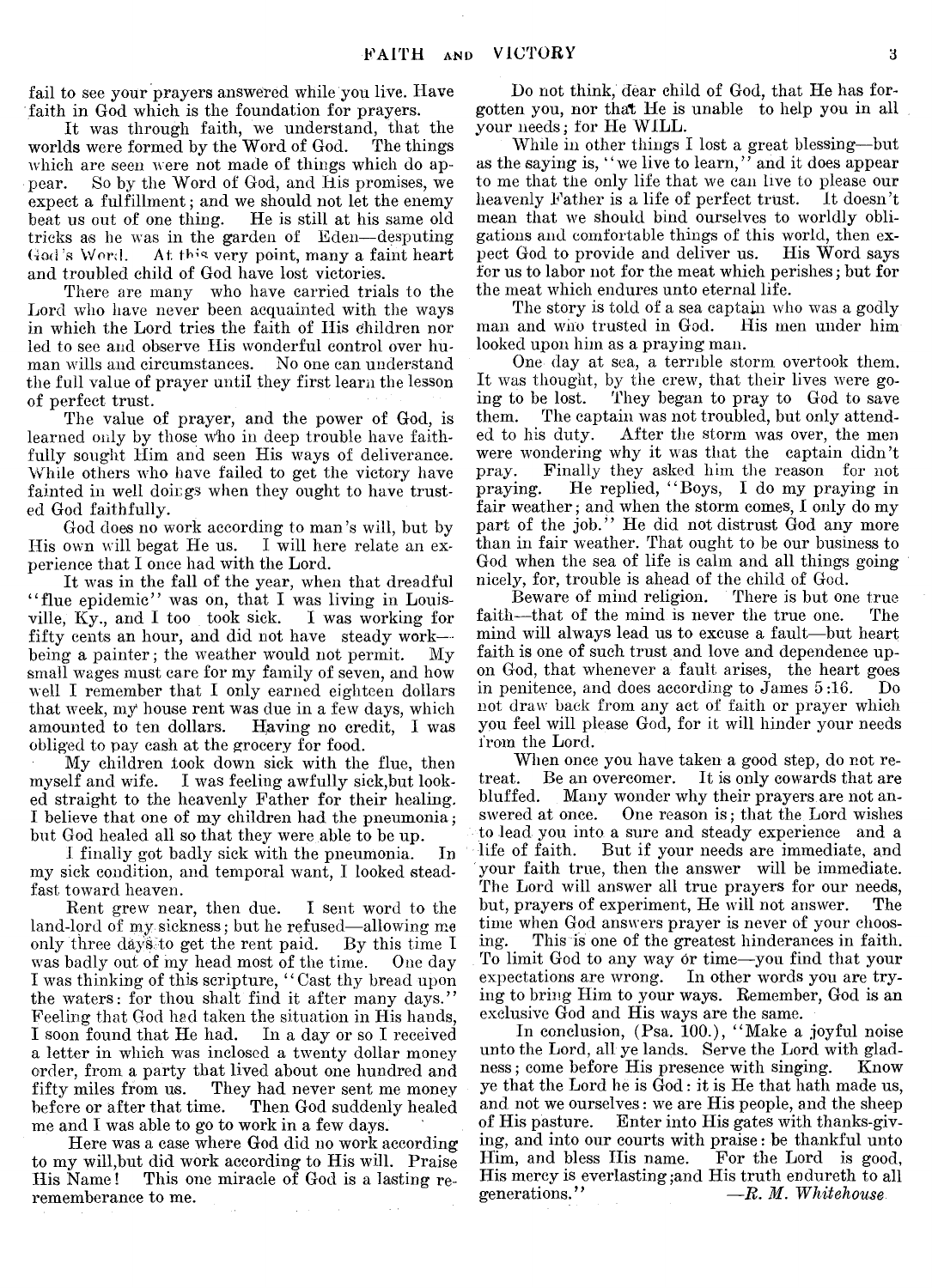# **FAITH AND VICTORY**

FAITH and VICTORY is published and sent out in the interest of Jesus to Iiis little flock scattered abroad, by yielded members of ilis Body at Faith Publishing House.

Faith and Victory will be sent free of charge to all who ask for it, as often as God permits by leading, blessing and supplying.

This Bible truth is kept going out by free-will offerings. Matt. 10 : 8. 2 Cor 9 : 7,8. 1 Cor.9 : 11,12.

(There will be no charges ever made against you for Faith and Victory.) Address:

FAITH PUBLISHING HOUSE.

Oil W. Mansur St., Guthrie, Okla. U. S. A.  $\color{red} \textcolor{red}{\textbf{min}}\hspace{1.5cm} \textcolor{red}{\textbf{min}}\hspace{1.5cm} \textcolor{red}{\textbf{min}}\hspace{1.5cm} \textcolor{red}{\textbf{min}}\hspace{1.5cm} \textcolor{red}{\textbf{min}}\hspace{1.5cm} \textcolor{red}{\textbf{min}}\hspace{1.5cm} \textcolor{red}{\textbf{min}}\hspace{1.5cm} \textcolor{red}{\textbf{min}}\hspace{1.5cm} \textcolor{red}{\textbf{min}}\hspace{1.5cm} \textcolor{red}{\textbf{min}}\hspace{1.5cm} \textcolor{red$ 

#### EDITORIALS

#### # # \*

The old year is gone and the New Year is leaving days and weeks behind, which will soon mean months; and a few months will mean another year. How fast time does fly! While the new year is mostly before us we should see that our armor is well on, and that we have a good grip to the shield of faith, with strength from God in our souls that we may be able to easily swing it about to ward off the firey darts of the wicked one, who is watching to cripple or slay us if possible.

As we went through many trials and tests the last year and have, or ought to have, learned many lessons that will be of value to us during the present year. Let us watch and pray and be ready to meet the contrary winds that blow, with steadfastness in God; for Satan is not dead, but is gathering force, and is becoming cunning and crafty,as he sees the end approaching. He is deceiving and gathering to his kingdom, many souls, having garbed himself in a robe of righteousness, and hiding under a cloke of church-anity he goes about cunningly and slyly, deceiving the hosts of earth. He sits in the temple of God, showing himself in wonders and signs; causing earthly-set hearts to be amazed and to fear him who is opposing God and His righteous deliverance for man through the Son.

\* \* \* \* \*

The printing of the Gospel, here at the Faith Publishing House, is moving on camly and steadily as the\* Lord makes ways and opens doors. Our hearts are made glad and rejoice as we read letters that bear the Truth— owing to the fact that the printed page is being used, of God, to break Light upon souls, which causes conviction with godly sorrow that brings repentance toward God, and faith in the work of Christ, as completed on Calvary's cross to the saving of, and restoring of the soul.

Others receive light and knowledge on the goodness of God toward them insomuch that their souls are fed and refreshed in the Lord. As the cunning crafty works of Satan are uncovered and revealed, they brighten up their armor and get a firmer grip on heaven and eternal things, and they rejoice greatly and become bold to witness for God and against Satan and his dark deeds.

\* # # #

Now the aim and decision and workings of God in our soul is to continually send the clear and plain Gospel of Christ out to needy souls every-where, that all may hear and rejoice in the Saviour's love; that the dark misty fogs of Satan may be broken through, revealing Christ and His redeeming love to man who has Lee. over powered by Satan,

& # # #

Seme of our dear brethren, in a manner or degree, have taken a stand against Gospel papers, having been grieved because of some that have gone wrong. Now, this, we are persuaded is a wrong view of things. It would be wrong to turn the printing all over to Satan, and just let him have sway to influence the multitudes against Light and Truth that is sacred to every child of God. All are bound to admit that the publishing business has a large influence for good or for the bad, aecordir g to what is printed. The very fact that some have gone wrong, and are doing great damage, is an argument strongly in favor of supporting and upholding a paper that is putting forth the clean pure Gospel that the Truth may be seen and accepted, rather than the teachings of dark, misty-visioned, editors.

Some other of our brethren,whom we also love and respect, are having a feeling that the saints ought to get together and decide on one paper, and not recognize any other; claiming that we had it that way in the beginning. Yes, we had it that way; but where is that publishing work to-day? Our kin-folks have made a league, having loved this present world. We feel that there is a lesson in this for every saint of God, and that is: We should not do so much deciding in the matters which belong to God; for, " In every nation, he that feareth Him, and worketh righteousness, is accepted of Him." (Acts 10:35.)

Now, should some decide to recognize only one paper-counting others as not being of God, and withdraw their fellow-ship from them, would not they be making themselves into a sect, cutting themselves off from those whom God's approval and blessings are upon. God will not desert, nor trun away, from a loyal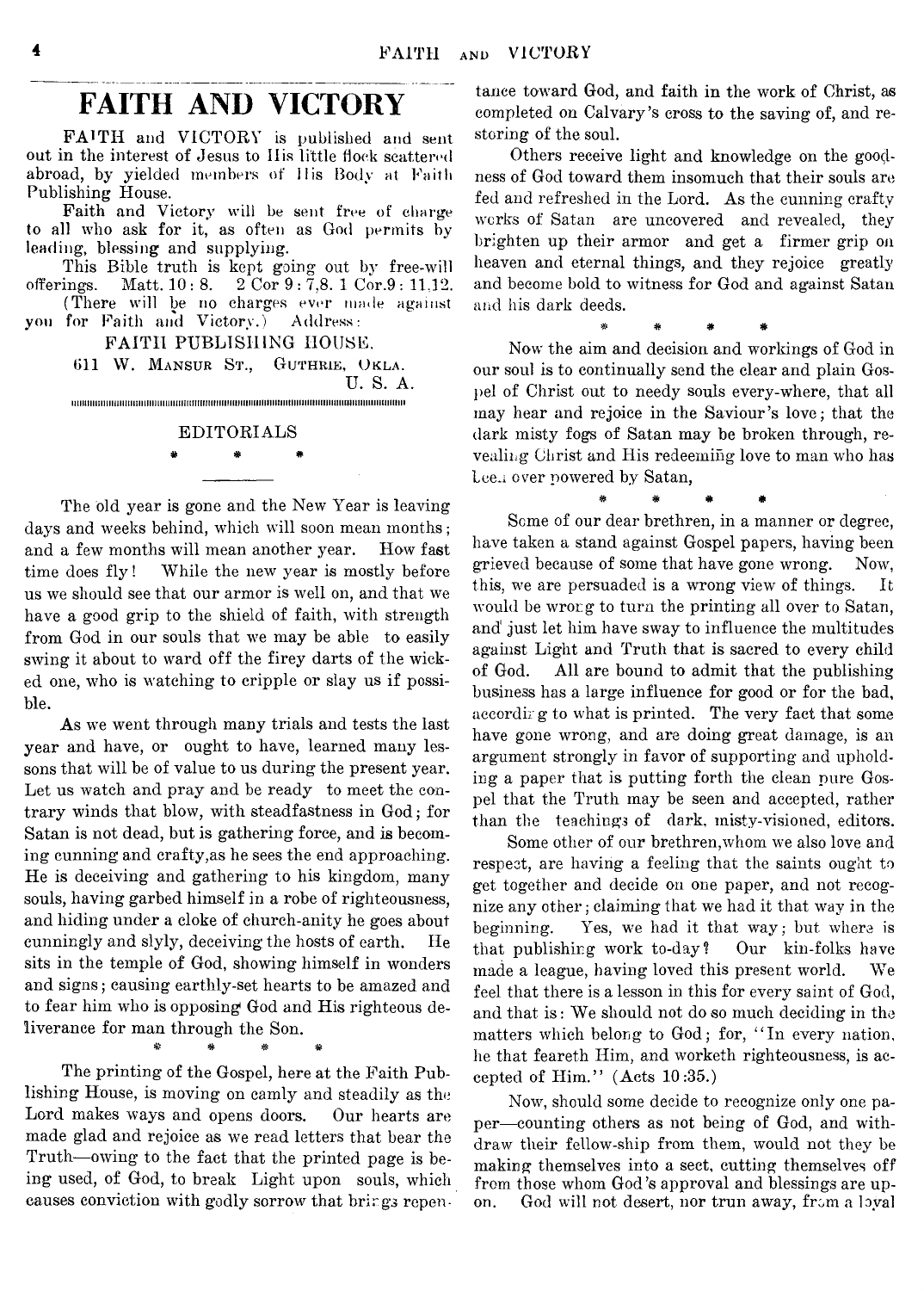trusting child, no matter how many men decide against him. A publishing work that is hooked on heaven, through yieldness and prayer, cannot be broken nor stopped by men as long as Christ is on His throne. It seems to us that God is trying to teach His people that they should not form in klans and sects; but rather submit these things to Him and let His Spirit work freely, in every way possible, to get the Gospel to the people; and each one support the publishing work or the minister that is the most clear with the Truth. The one that is feeding your soul,and giving you encouragement, is the one for you to hold up; for Paul says, "If we have sown unto you spiritual things; is it a great thing if we reap your carnal things?" So we see by this scripture that Paul taught those who were receiving spiritual help, to give of their carnal, or temporal, supplies to those whom God was thus using. If men and women cease to give through the rules of men and because of other fears, but give according to the perscription of the apostle Paul, the work would prosper more in the world, and the clear Gospel would go forth much quicker and faster to the many needy souls. \* \* # #

We are not envious of those that have a like calling to this kind of work; but we pray that God will raise up "more" to print the pure Gospel, and send it out to the great mass of unbelieving souls, because: Nearly all men are listening to the lies of Satan, giving heed to doctrines of devils, being overcome by the powers of darkness, and blinded by the gods of this world. So let us each be active in the calling wherein He has called us, whether by speaking the Word orally, or whether it be printing the Truth and broadcasting it to all nations. If we are called as a teacher; let us wait on our teaching. If we are called as a pastor; let us be follow that. If we are called as a helper; let us be if we are called as a helper; let us be diligent in that, for; we shall all receive a lasting reward for faithfully fulfilling the will of God in that which He has called us to do. If the man that was given the one talent had been faithful in using it to please God, he would have heard the words, " Enter thou into the joys of the Lord," along with the other two that proved faithful. So our reward is not given because of the amount of talent; but according to the faithfulness with that which is given. If a man that was given the five talents had not been faithful, using them to the glory of God, he would have heard the words, "Thou wicked and slothful servant-". So whatsoever we do, whether it be little or much; let us do all to the glory of God.

# \* \* #

We do not know of a time, in the past history, when there was more doctrines and isms taught. Surely, Satan has multiplied himself in this evening-time, with a purpose of confusing and capturing precious souls that ought to be saved,and enjoying the soul rest that only faith in Christ can give. While these confusing elements and spirits are doing their deadly work; God,our Father,through the agency of the Holy Spirit, is continually sending forth the true Gospel in ao uncertain terms, declaring to the people that Jesus

is the way, the truth and the life; that His work was completed on the cross for our soul's salvation; that the Blood that was without spot atones for our sins; making us innocent before our righteous Father, who has fully and freely given us eternal life.

# # # =&

We know that much of the literature sent out is the work of Satan, to bind and damn souls in hell, and a lot more that seems pleasant and good to eat, is "down-right compromise with the devil." Many are taking this bate, are becoming luke warm, and at ease in Zion, living for the present; who will reap what they sow.

We mean, and have deep settled decisions, to continue right on printing and sending out the pure Gospel, that is the power of God unto salvation to every one that believeth. The devil can roar and bring gi-The devil can roar and bring giants before us; but we know in whom we trust.  $He$ can get heads together, form klans, and make sects; but we know that the word of the Lord is not bound. They may build a pen and take *a!* man or men for their god or gods, make a big show in the flesh; yet our God is still a God of love and faithfulness, and will hear and answer the cries, of His trusting children. He will not be moved by the actions of men; but will con*i* tinue faithful,in warning and teaching the clear Truth, with much patience and long-suffering, forbearing with mercy and love.

We do not fellow-ship lawified preaching, that quenches the smoking flax and breaks the bruised reed. Under the law it was THOU SHALT, THOU SHALT, and if they broke the law, they were stoned to death. It seems that some have the spirit of the law in their hearts; ready to stone to death. But Jesus said, when B]e came, " If ye love me, keep my commandments." Thus, we obey Him because our hearts are filled with His love; and not through fear of being stoned to death by the compelling power of those who would Lord it over God's heritage.

\* # # #

We know that there are many spirits gone out into the world that seek ministers, and puff them up and inflate them in-so-much, that they will take no teaching, nor will they receive any admonition from a Bro. that loves them with godly love. These are the spirits that strive, and are contentious, take sides with disputants, causing divisions and seperations, which give place to envy, strife, and hatred; where they ought to make peace and harmony. They cause trouble, drawing away desciples after them, calling it the Church of God. Let us watch and resist these spirits steadfastly in the faith, and act a mediator with love and mercy— point souls to Christ, who will draw them to Him and to one-another.

Bro. Robert Longley, who went to California with the intention of sailing to Australia, has been delayed<br>because of the need of certain endorsements. He is because of the need of certain endorsements. waiting patiently, and says that God is giving him calmness in his soul about these things, and that he is just waiting for God/to open up the way and let Him

# # # #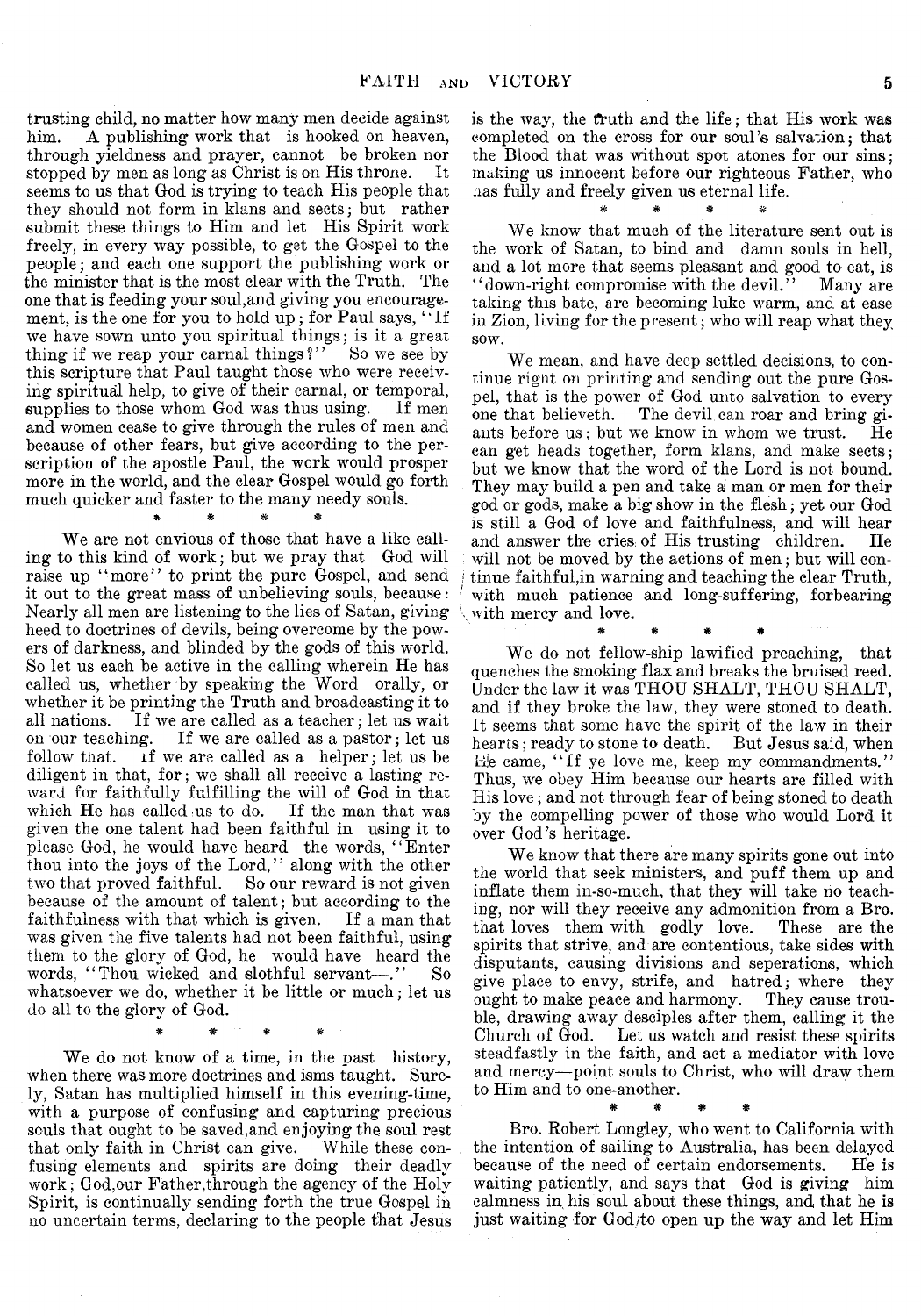move on, or stay, as His will may be. He has just attended the Fresno, Calif. State Assembly-meeting, and says that in many respects it was a good meeting.

We have received a letter form Bro. Wesley Armstrong of 911 E. 4th Ave., Mitchell, S. Dak., telling us that he still has some of those little booklets, entitled, " The Baptism of the Holy Ghost and the Gift of Tongues." Those who want them can send to his address, and receive the same.

We have a supply of booklets, entitled, " God's Never Failing promises." These books are written and printed by A. Sims. They contain twenty-eight pages of reading matter, are neatly bound with heavy paper cover, and will be sent to you from this office, at 15 cents each, post paid. You ought to read this book for the increasing of your faith. -----------------o-----------------

#### THE OKLAHOMA CITY MEETING

There will be an Assembly Meeting held in Oklahoma City, Oklahoma, beginning Feb. the 21st, to last as long as the Lord leads. All are invited to come. Prepare to care for yourselves as much as possible.

For particulars write to D.J. Diggs, 1301 W. Grand, or to R. A. Talley 507 N. Laird St.

Oklahoma City, Okla. P. S. If you can not come;please pray for the success of the meeting.

#### -----------------o----------------- Thoughts by Ione E. Robbins

"All things work together for good to them that love God, to them who are called according to His purpose," (Rom. 8 :28).

Now, we are all running in this Christian race, but only one wins the prize. so says Paul in 1 Cor. 9 :24. Now, the one that wins the prize is the one that is in Christ Jesus. And all who are in Christ Jesus are ONE. So all who are in Christ Jesus are running as one man; they all see eye to eye, all speak the same thing, and all eat of the same spiritual bread. They have all things common, which means, plain clothes and plain food, without superfluity or hypocrisy. They all keep step with Jesus, and mind not earthly things, for they are spiritual, and their minds are above. And in Christ Jesus there is neither male or female; but as are the angels in Heaven; for,all who are in Christ are sitting in heavenly places (Eph.2 :6). Yes, and it is right here in this world, and when they have accomplished that whereunto they were called; they have won the race, and henceforth there is laid up for them a crown of glory that fadeth not away,  $(1$  Pet.  $5:4$ ). And in Rev. 3,11. we are told to hold fast that no man takes it from us.

This race is a spiritual race, and the prize is a spiritual prize, given by a spiritual Judge to all who love His appearing.

The change that takes place at death, is; moving out of this old house of clay into our new ones, not made with hands ; eternal in the heavens ; preadventure we will have made ready, not found naked, but clothed upon.. Jesus said, "I go to prepare a place for you, that where I am there you may be also :in my Father's house are many mansions,— $\cdot$  I can imagine these mansions are our spiritual houses.

" But all whose names are not found in the Lamb's book of Life, will be cast into the lake of fire-"." This is the provision that the devil makes for his subjects; and the only covering which he provides is already kindled here in this world. I have observed its manikindled here in this world. festations in the outward appearance of many. They have already been so seared with the fire of condemnation, that nothing will move them. They are already dead; twice plucked up by the roots. They are carelessly drifting along with the tide of sin, professing to know God, yet following the traditions of men; thereby deceiving their own souls—how sad, how terrible.

"The Kir gdom of Heaven is not meat and drink, but righteousness and peace in the Holy Ghost." Neither is it in word; but in POWER and demonstration of the Spirit, (1 Cor. 4:20).

In 1 Ccr. 9:24, Paul tells how to run to win the prize : and again in Phil. 3 :14, 15, 16; he speaks about it. ---------------- o----------------

#### REPORT OF THE ASSSEMBLY AT GUTHRIE

The State Assembly meeting, of the " Church of God," was held at this place during the holidays, last-<br>ing ten days. There were about twelve ministers. There were about twelve ministers, from this state and other states,here to give and receive as God worked amongst and through them to the edifying and unifying of the body of Christ.

The ministers who came, brought with them peace, good will, and Christ-likness which mixed and mingled freely with the prevailing spirit of the home congregation. This unity insured and gave us a heavenly meeting from the begining to the end.

This assembly meeting was the best in years. Harmony, peace, and unity, in the Spirit, were manifested. The word went forth with power, anointing from heaven, and with much love and mercy on the faltering ones—and by this, the Holy Ghost had freedom in operation to the glory of God and for the good of souls. One elderly Bro. (while the presence of the Lord was lowered in sweetness and bliss) cried out, *" Is this heaven*, *or do we look for another?"* We saw very little manifestations of the lawified, and fanatical spirit that stirrs up trouble and discord in the camp of the saints; yet all who wanted to hear, or could hear, heard the plain Bible truth, which is the power of God unto salvation to every one that believeth.

There was quite a number who received pardon and forgivness of sins, and still more sanctified. Others received definite healing of their bodies.

On the last night of the meeting, the Lord used Bro. 0. B. Wilson, of Shawnee, Okla., to bring forth a message for the unsaved. At the close of the service the altar was full of seekers; and a number were calling upon God for help and deliverance. It was precious to see faces lighten up with a heavenly witness of sins forgiven.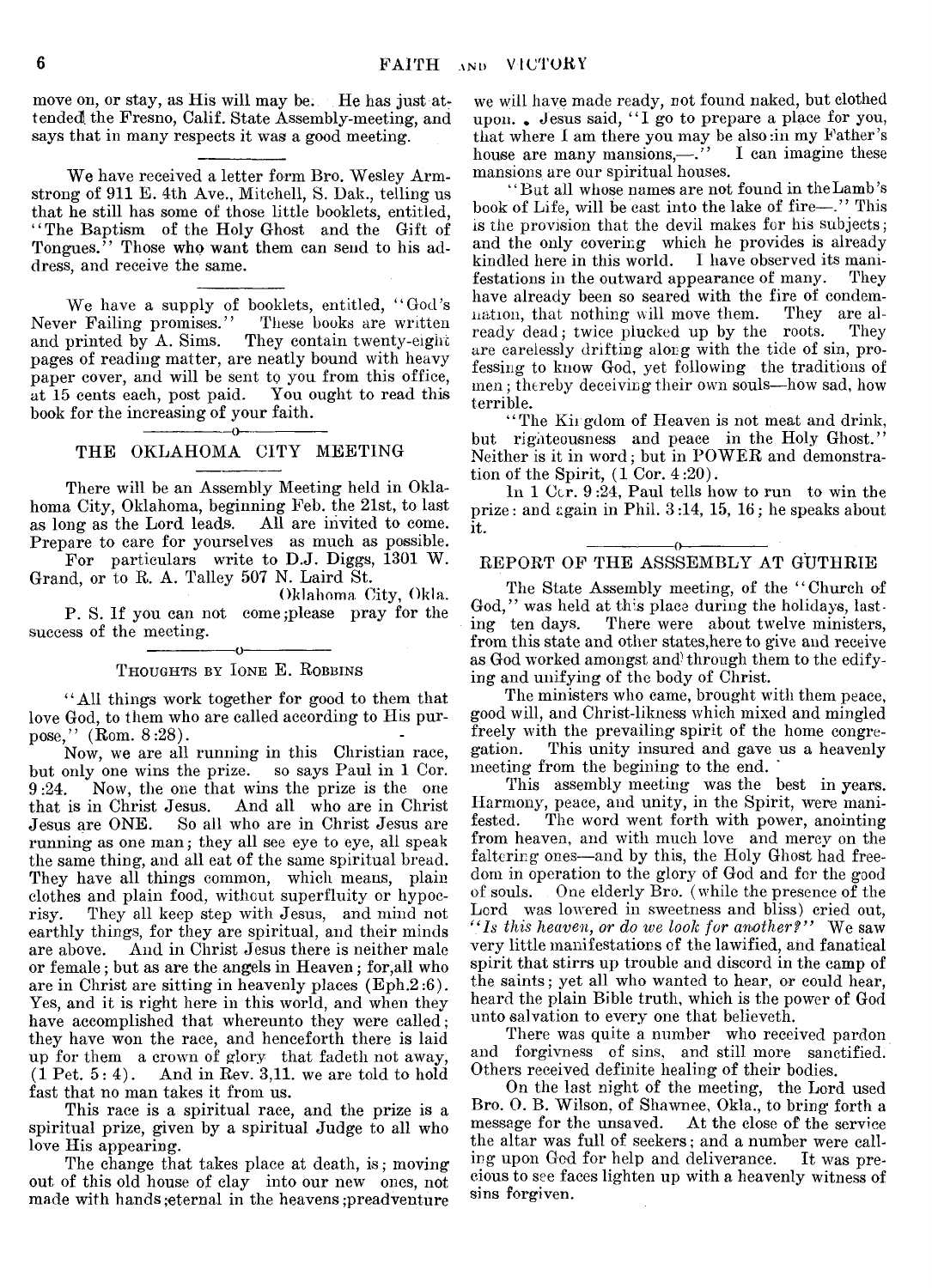On Friday after-noon,before the close of the meeting, the saints held a business session. Bro. D. J. Diggs, our state secretary, of Oklahoma City, gave a good report concerning the state Camp-meetinggrounds at that place. His books showed that the saints were much interested in their property, in that city, and had been sending in funds to meet the obligations which were due, to the encouragement of the saints in the city and especially so those who had to meet in person, our creditors.

There were quite a number of plans discussed concerning the raising of funds to pay off the whole debt. It was easy to see, according to the plans given by Bro. Bounds, that by a little purposing on the part of the saints throughout the state, that the debt could easily be paid this year.

It was decided ,that the camp-meeting, this coming year, would begin on the first Friday in August, at the state grounds in Oklahoma City.

The home report, of the state's business, at Guth-<br>rie, was also encouraging. The books showed that all The books showed that all debts had been paid—all the creditors had paid their debts in full, leaving the books clear.

We also wish to report that the assembly for this year has met all expenses through free-will offerings, besides this, there was given in, over seventy dollars which was divided with the ministers.

Nearly all who came to the meeting expressed their delight in being here and spoke of the many good things that they received while waiting before God and hearing the Word preached under the anointing of the Holy Spirit. The good of a meeting like this cannot be measured with dollars and cents as the earthly things can be measured.

So with much good feeling,-and heart love, the saints parted, going to their respective places of labor, being encouraged to fight the battle on, against Satan and his hosts, who are defeated by the blood of the Lamb of God.<br>In holy love.

In holy love, *—Fred Pruitt*.

#### $-0$ ---AT THE FORK OF THE ROAD THE HOUR OF DECISION

Romans 10th— 8-9-10-11.

8th "But what saith it?" that is "What saith you?" The word is nigh thee even in thy mouth and in thy heart. That is the word of faith which

we preach.<br>9th. "That if thou shalt confess with thy mouth the Lord Jesus, and shall believe in thine heart that God had raiseth Him from the dead, thou shall be saved."

10th. For with the heart man believeth unto *righteousness*; and with the mouth confession is made unto salvation."

11th. For the Scripture saith, "Whosoever believeth in Him shall not be ashamed."

(The Road That Leads Home.)

The three great principles involved in becoming a Christian is; hearing, believing, and confessing. Hear what Hear the Gospel preached; hear the word of God; hear the truth; "For the truth will make you free," saith one.<br>Believe what? Believe

Believe in Jesus Christ with all thy heart, soul, and mind, and thou shalt be saved.<br>Confess what? Confess that Jesus is the

Confess that Jesus is the Christ, the Son of the Living God; who has power and will save to the utmost all who put their trust in Him.

Now let us compare the three great inner<br>ciples involved in becoming a Christian. The principles involved in becoming a Christian. first desiring, thinking, and acting.

Desiring is the inner principle of hearing, for as we hear the word of God, we desire to know more of His love and will concerning us. Thinking is almost the inner principle of believing, for as we believe in God and His power to save we begin to think and so the Scripture says, "As a man thinketh in his heart, so he is." So when we begin to think sincerely of our soul's welfare *we* have then counted the first mile post on the road that leads<br>to Heaven." Likewise if a man thinks right he Likewise if a man thinks right he will act right,, for action is the crowning principle of them all and coupled up with confession it makes known to the world the mighty works of God wrought in the souls of men.

15th. 1 Psalms.

And as the Psalmist asked these words of the Lord, "Lord, who shall abide in Thy Tabernacle? Who shall dwell in Thy Holy Will?" the answer was, *" He that worketh righteousness and speaketh the truth in his heart* ."

*" Sad will be the day for any man who when he becomes absolutely contented with the life he is now living; with the thoughts he is thinking; and the deeds he is doing; when there is not forever beating at the door of his soul some great desire to do something better and larger for which he knows that he was.meant and made to do, because he is a child of* -Philip Brooks.

44The measure of a man's real character is what he would do if he knew it would never be found out."

"If you wish your neighbors to see what God is like, let them see what He can make you like."

— Charles Kingsley.

"It is not by searching thou canst find out  $\ddot{G}$ od; it is by following Him." —Matheson.

"None could tell me where my soul might be; I searched for God, but God eluded me, I sought my brother out and found all three."

— Ernest Crosby.

"Cowardice asks, is it safe?"

"Experience asks, is it polite?"

"Vanity asks, is it popular?"

"But conscience asks, is it right?"

■—Wm. Punshon.

"Heaven is truth seen in time. Hell is truth too late." - Anon. seen too late."

Hence we are none perfect but all of us are subject to mistakes in life, and as an endless chain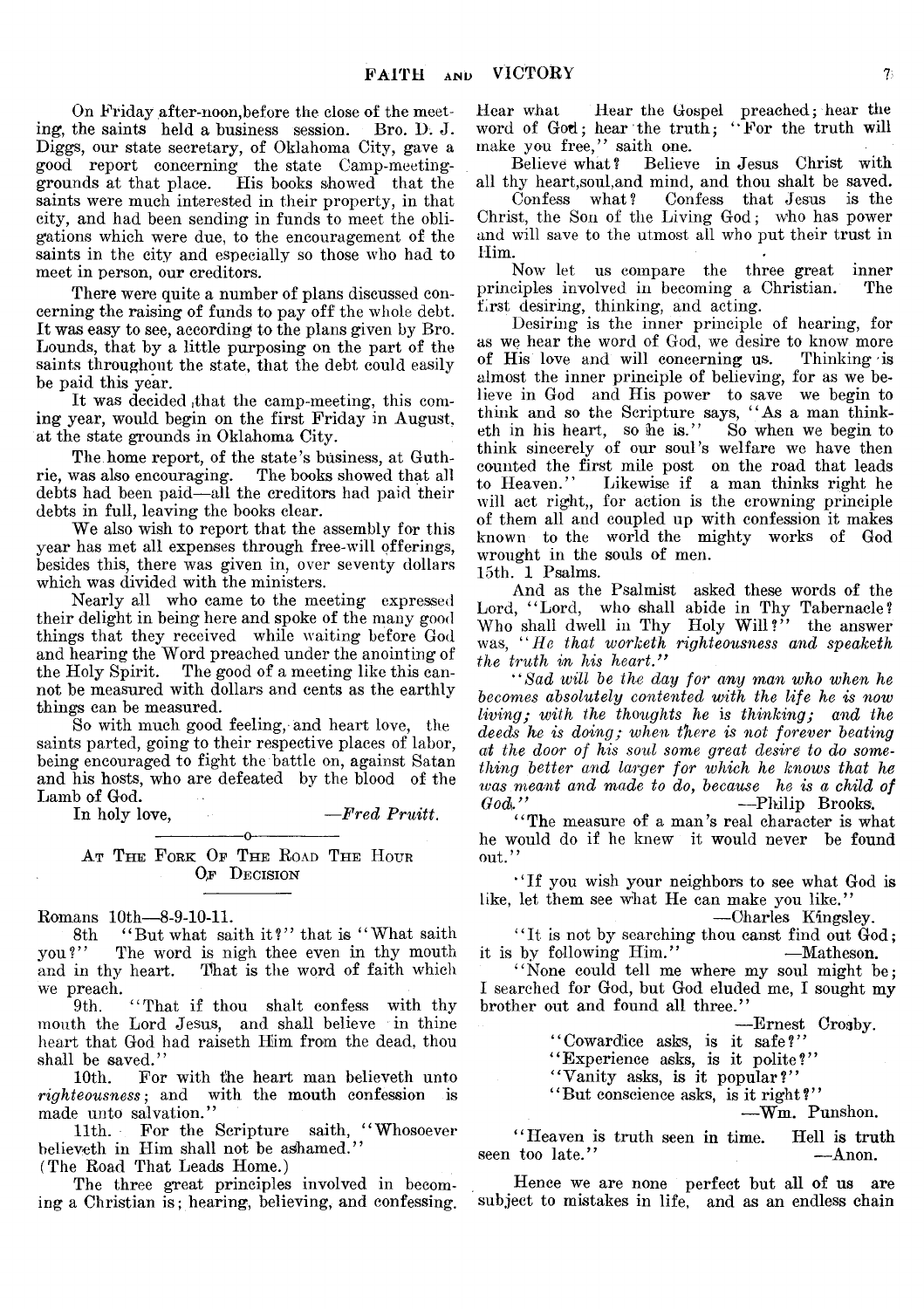that leads from the cradle to the grave; through mistakes and misunderstanding by falling and rising, yielding and conquering, dying but not dead, we reach the summet of life's perfection and some day "When the mist shall roll away in that fair and better land we will understand."

C. C. Smith.

#### $-0-$ HOW TO BE PEACEFUL IN CHRIST

1. Do the surging doubts and fears sometimes get inside and cause you to be moved from your place of quiet trustfulness ?

2. Are you in a position where the continual strain of circumstances or work makes you restless and nervous ?

3. Do the actions of persons or the management of affairs disturb your communion with God.

Beloved, you never would know the real peace of God unless you were in the midst of disturbing elements, for it is a peace which the world cannot give.

There is one little word that comprises the wnole question: Where are you centered? No matter how fast the wheel goes around, the center of the hub is perfectly still. The only place where there is no vibration is in the heart of Christ. You must get in the center of Him. "Thou wilt keep him in perfect peace, whose mind is stayed on thee." (Isa.  $26: 3$ .) The reason that doubts and troublous fears beset you and stay around you is because you allow them, for even a moment, to be entertained in your thought. Reject them, not by will-effort, but by bringing in the thought of Jesus.

Center your trust in Him. If circumstances are pressing; if friends are few; if work is above your strength,—remember not only the name of Jesus, but the power of that name. "Whose mind is stayed on Thee: because he trusteth in Thee." (Isa. 26:3.)

In an unconverted person's life, peace is kept by outward tranquillity. In the life of a child of God, peace is kept by the inward abiding of Christ.

We can trust  $\text{Him}:$  for we know that  $\text{He}$  is above all surroundings or difficult service.

Center your circumstances in Him. How ? By committing them to Him, not only once for all, " but in everything" (as it comes), " by prayer and supplications with thanksgiving" (because He takes what you commit), "let your requests be made known unto God. And the peace of God—shall garrison your And the peace of God—shall garrison your hearts and minds." (Phil. 4:3,7.) Nothing then can happen but what He permits; and if He wants it, need we feel anxious?

Center your love in Him. People, ways, and plans disturb us when then cross our plans and the way we like to have things. This disturbance shows that we are centered in ourselves rather than in Him. ' ' Great peace have they which love Thy law : and they shall have no stumbling block." (Psa. 119:165), marg. Jesus is the fulfilled law of God; and if we love Jesus first and best, nothing can annoy or stumble us.

How can we center,and keep centered our thought, our trust, our circumstances, and our love on Him a $lone ?$ . Praise God! He does it. See Isa.  $26:12:$ "Lord, Thou wilt ordain peace for us; for Thou also hast wrought all our works in us." Oh, the rest and peace that come when we do not have to try to be quiet and peaceful, but drop back into the center of the wrought-out peace of God! Then, indeed, it is the "PEACE, PEACE," and it "passeth all understanding."

 $-L. 8. P.$ 

#### ------ ----------o----------------  $"$  TRY ME"

' ' All things work together for good to them that love God,"  $(Rom. 8:28)$ .

So God tries us, proves us, and establishes us. It is not by a quick process. 4 ' He shall sit, as a Refiner and Purifier of silver. " He sits down to His work, He takes plenty of time. He will wait years with you over a single lesson, if you make Him do so, or He will get you through it at once,if you are willing to take the quicker process and the hotter.

How touching is the love that will take so much trouble with all these little matters. No wonder that Job should say, "Lord, what is man, that Thou should-<br>st magnify him? And that Thou shouldst visit him And that Thou shouldst visit him every morning and try him every moment!"

Yes, every moment, the great Refiner is waiting to add some new thought to your strength and beauty and fit you for a higner place in His eternal life. We are. so prone to think that these things which come to us are accidents, incidents, mishaps or personal injuries from personal hands; but, after awhile, we learn that His hand is above every hateful blow. You get up in the morning and find everything wrong in the kitchen and in the dinning-room, and you say, " Oh, it is that cook; it is that wretched stove." It is the Lord trying you and proving you. You come down to your place of business, and find things wrong in your store, and you say, "Oh, it is that, carless porter." No, it is the Lord trying and proving you. You open your mail, you expect a check according to a promise from some person, it is not there. You say, " Oh, it is this dishonest or unprincipled man." No, it is the Lord trying and proving your faith. You meet a Lord trying and proving your faith. friend, the very one that you look to for help and comfort, and something happens to try you more keenly, and everything in your life seems to become a source of annoyance. You say, "Oh, it is the inconsiderateness of others." No; it is the Lord showing you something No; it is the Lord showing you something burned away.

And so He comes to you every moment,as Job says, in you that is wrong, and that He wants to have it " from morning to night," if you would understand life, as He does, you would see nothing but God; and as you meet Him in everything, you would see nothing but God's ever presence, and every unfriendly blow would be warded off, and against every firey dart you would have a shield of faith that nothing can pierce, and out of every storm you would shout with the great apostle. "None of these things move me." Beloved. apostle, "None of these things move me." they will come until they don't move you.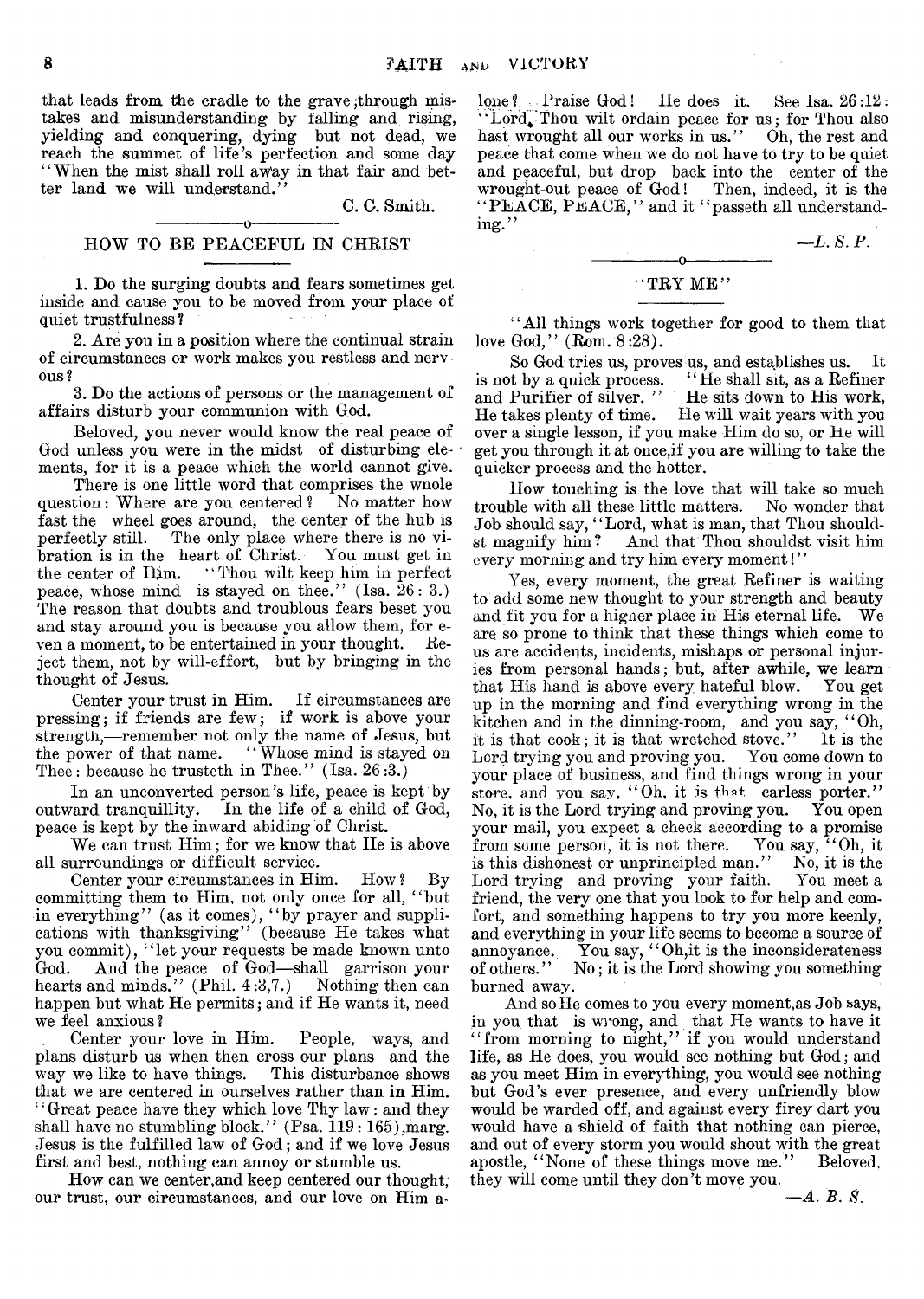# LITTLE FOLKS' PAGE

"HE SHALL GATHER THE LAMBS WITH HIS ARM, AND CARRY THEM IN HIS BOSOM" (Isaiah 40 :11).

#### 

### LET US SHINE

Arise and shine for night is come, And souls in darkness fall: Would you so heedless hide thy light, While those in danger call?

He loved them all, and shed His blood, That sin-sick souls be freed; Would you neglect the Master's call, While they your efforts need ?

Take up thy light and let it shine, For fierce the billows roar; That those whose souls are tempest-tost, May pilot safe to Shore.

*—By Walter Quinn*

Utica, Pa.-Dear children: This is Christmas morning, the day which we celebrate as the birthday of our loving Lord. It is the day in which our hearts go out in love to others; and with that love, we give useful gifts to them that are in need.

We are manifesting the same love that prompted our kind heavenly Father to give to us His only Son to die for us that We may be happy in this short life and through-out a long bright eternity.

Dear children, we can never be truly happy in this life without the love of Jesus in our hearts and no one can be as happy as we that know,love,and serve the dear Lord, and to us everything looks beautiful: I mean of God's humble work. Surely we cannot admire the shameful and disgraceful styles of the world, and them that know not God. My prayer is that God and them that know not God. will put a real dislike in your young hearts for them— I refer to the styles—not the dear ones that the enemy is decising. Yes, we pitty and pray for them, know-Yes, we pitty and pray for them, knowing where the love of the world will lead.

Dear children,let us pray much for them that they turn to the dear Lord and walk in the beautiful, plain, and narrow-way. He teaches in His word that; His ways are ways of pleasentness,and His path is the path of peace ;and that joy and gladness is in each heart that knows and loves Him.

My heart truely swells with praise to Him that loves us; as I look out upon the pure fast falling snow which is covering our earth with a beautiful carpet; such as none but the Divine hand could spread. Oh, dear children, where can we go, or which way can we look without seeing something to priase the dear Lord for.

I was glad to learn, dear sister Pruitt, that some of the dear lambs, from which we have been hearing from both through letter and the Faith and Victory, are to attend the Gospel feast at Guthrie,which begins to-day. Oh, how I would love to be there to see your smiling faces and hear you witness for the Lord that saved you, to also pray for you and with the dearones that want to know the blessed Lord,that they too would become happy in His love. Yours', dear children, in His love, *Aunt Loey McKay*.

o o o o Richmond, Mo.— My dear brothers and sisters: I am a reader of the blessed little paper. called, "Faith and Victory," and oh,how I do love it. I love to read the letters of the people who love Jesus. I love Jesus too and am so happy in Him. Blessed be the Name of our Lord and Savior.

I am a girl fifteen years old; and Jesus has been my Savior since I was a baby. I trust that I will always be found doing something that will be pleasing to Him.

I am a cripple and I am found in my wheel-chair,<br>I let my *hant shine* for Him. Amen. Hallelustill I let my *lignt shine* for Him. Amen. jah, how I love and praise Him.

I love to get letters and write them. Will some of the brothers and sisters write to me ?

I am praying for you and wish you all the prosperity that this world can afford you. A child of God.  $-$ Minnie Brown of God. —*Minnie Brown*

oooo  $\mathbf{o}$ Tullahoma, Tenn.— Dear Sister Pruitt: Will write you a few lines to let you know that I am serving the Lord and want to do more for Him

I want some tracts. I received some last winter including the Faith and Victory; and would like to have some more.

Sister Pruitt, I love to work for God. I want you to write to me. I wrote to you before I turned back, but have gotten in touch with God again and I want to do His will.

Mamma is as well as she was when I was writing you. I guess she is feeling better for she is doing the work now.

We are having prayer-meeting twice a week and sometimes more.

I guess I had better close for this time. Answer soon and a long letter. Your sister in Christ,

*—Mary Huffman*.

oooo

Burnside, Pa.— Dear friends: I am a little girl eight years old and have a testimony for the Lord.

One day, I was up on an awfully steep hill with my grandpa, We started to come down the hill and I thought I would run a little piece. The farther I run tihe faster I got to going; and I fell. I lit fair on my head and turned clean over. Grandpa thought my neck was broken. I looked and saw the Lord close by. Oh, what a pretty man He is. I'll praise Him for evermore.

Pray for me, that I ever be true to Him. This is my first year in school when I wrote this letter. Love to all,  $-Miss$  Mayme Wright.  $\equiv M$ iss Mayme Wright.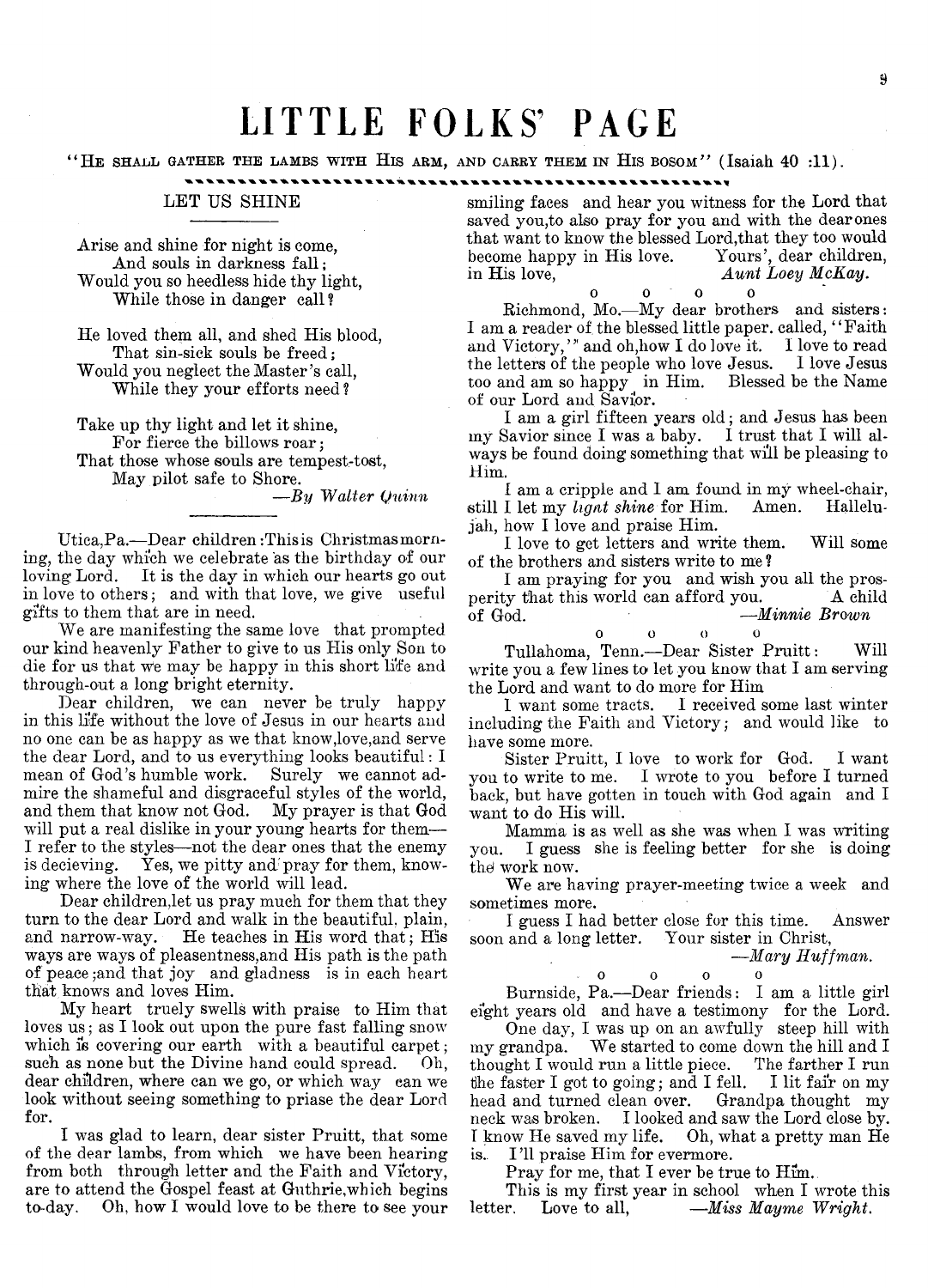#### CORRESPONDENCE

Denton, Md.—I feel that it would be to the glory of God to give my testimony to the readers of, "Faith and Victory."

About twelve years ago I was down in sin and affiction. I was beyond human aid. I had been suffering with a terrible nervous disease of which I could scarcely get any rest, day or night, for about a year. My nerves were very sensitive, and caused me extreme I also suffered greatly with my eyes, and could not bear the light at times. I wore glasses constantly for nine years. I spent money for help from physicians but grew worse. I began to feel that I was in the jaws of death and did not want my soul lost. I also believed God was able to heal me. 1 obeyed Jas. 5 :14th verse, and I was saved and healed by the power Two months later<sup>1</sup> was sanctified wholy, Glory to God.

For the last twelve years 1 have had but very little sickness, and I have been a living witness for Him in soul and body. He keeps me well and strong. 1 am able to do hard work, the which I could not do before. I also left my glasses off, and have no use for them since. I am now able to read the finest print. Oh,glory to God, it pays to trust Him for our bodies as well as our souls. I truly praise Him for the victory He gives me.

1 find it pays to ask God for protection against disease and accident and sin and to head the devil off. We know that the devil cannot touch us without God's<br>consent. Glory to God: I have found Him more than Glory to  $God: I have found Him more than r the devil in every way. He is my refuse.$ a match for the devil in every way.<br>and my strength. I can say with I can say with the Psalmist, "He forgiveth my iniquities and heals all my diseases."<br>Praise His Name. Yours in Christ. Praise His Name.

 $\alpha$ 

$$
\mathbf{0} \qquad \quad \mathbf{0}
$$

Jennings, Okla.— I feel led of the Lord to write my testimony to His glory.

On the morning of October 13th, before day-light, I got up with the intention of taking a load of cotton to town. I was not feeling very well, but thought I would pray on my way and believe the Lord would heal me. On my way to town I was praying, but grew worse until my way looked like I should go no farther. I was then four miles from home. The pains became so great at this time that I could do but little praying. I layed back upon the cotton for an hour or more. Finally a man came by in a car, and I told him that I was sick, and asked him if he would go to my brother and tell him to come and get me. The man told my brother and he came to get me. He asked me to get off the wagon but I was unable. Agreeing in prayer,the Lord gave me strength to get off the wagon and into the car. He then took me home.

They prayed for me several times, but I would only get a relief. I had what is called the gallstone trouble.

One of the neighbors told my brother that unless we would get a doctor, I would die. I thank God that we have One who heals all manner of diseases.

The saints continued to pray, and on the second or third day, about eleven o 'clock, tne Lord healed me instantly, and to Him I give all the praise and glory.

1 am saved and sanctified and encouraged to live<br>for the Lord.  $-$ John Miles  $\longrightarrow$ John Miles

 $\begin{array}{ccc} 0 & \hspace{1.5mm} & 0 & \hspace{1.5mm} & 0 \end{array}$  $\alpha$ Frankfort, Ky.—Dear sister and brother in Christ. I have been reading the Faith and Victory paper, and it is a real feast to my soul.

I am glad to tell you that I have been saved and sanctified wholy for thirty years, and am so happy in the Saviour's love to-day. His love is flooding my the Saviour's love to-day. soul, and oh, He has been so dear to me every day. he is my Saviour, sanctifier, healer, and keeper.

1 haven't taken a dose of medecine for thirty years. God has given me the gift of healing, and many have been healed by the laying on of hands. prayer, and anointing with oil in the name of our blessed Lord. Amen. Some who the doctors have Some who the doctors have given up have been healed by the Lord; and are now making a good living for their family and have started with Jesus.

I would love to be in a good revival. Pray for me.

I enjoy the Faith and Victory paper so much—<br>inue sending it.  $- N. \dot{V}$ . Brumback continue sending it. **o o o**  $\Omega$ 

Greenville, Ohio— Dear ones: May the Lord bless you all and keep you on fire for Him. leaves us saved and enjoying the blessings from above.

It is wonderful what the Lord has done and is doing for us. I just finished reading your paper which If everyone is living just the way they write— I can truly say that they are God's children.

I have gotten so much good out of the little paper that I desire you would continue sending it to us.

Please pray for us,that we do all that God's word demands us to do. We ought to pray more for one rnother. As I read what Sister Stephen wrote, I thought, oh, if everyone would just take warning and stop and think before they say anything about a brother or sister, what would Jesus do—there would not be much back-biting one another, and judging and condeming one another also. May God help us to be more like Jesus,always doing those things which please Him, that we will not be ashamed when Jesus comes with His ten thousand angles—and His coming will be soon.<br>Most holy love.  $-Mrs.$  and Mr. Rapp

*-Mrs. and Mr. Rapp* oooo  $\Omega$ 

Silverdale, Pa.— Dear Bro. and Sister Pruitt: Greeting you once more in the precious name of Jesus May the dear Lord abundantly bless and encourage your precious hearts in your labors of love and service for Him.

I am encouraged this morning to press on to the prize of the high calling of God in Christ Jesus.

I praise the dear Lord this morning for salvation. Oh, when I think back of the year nineteen hundred and twenty-five, which has just closed, I truly went through some deep water, but Jesus went with me every step of the way. On the twentyth day of January.

— *B. C. Noble*.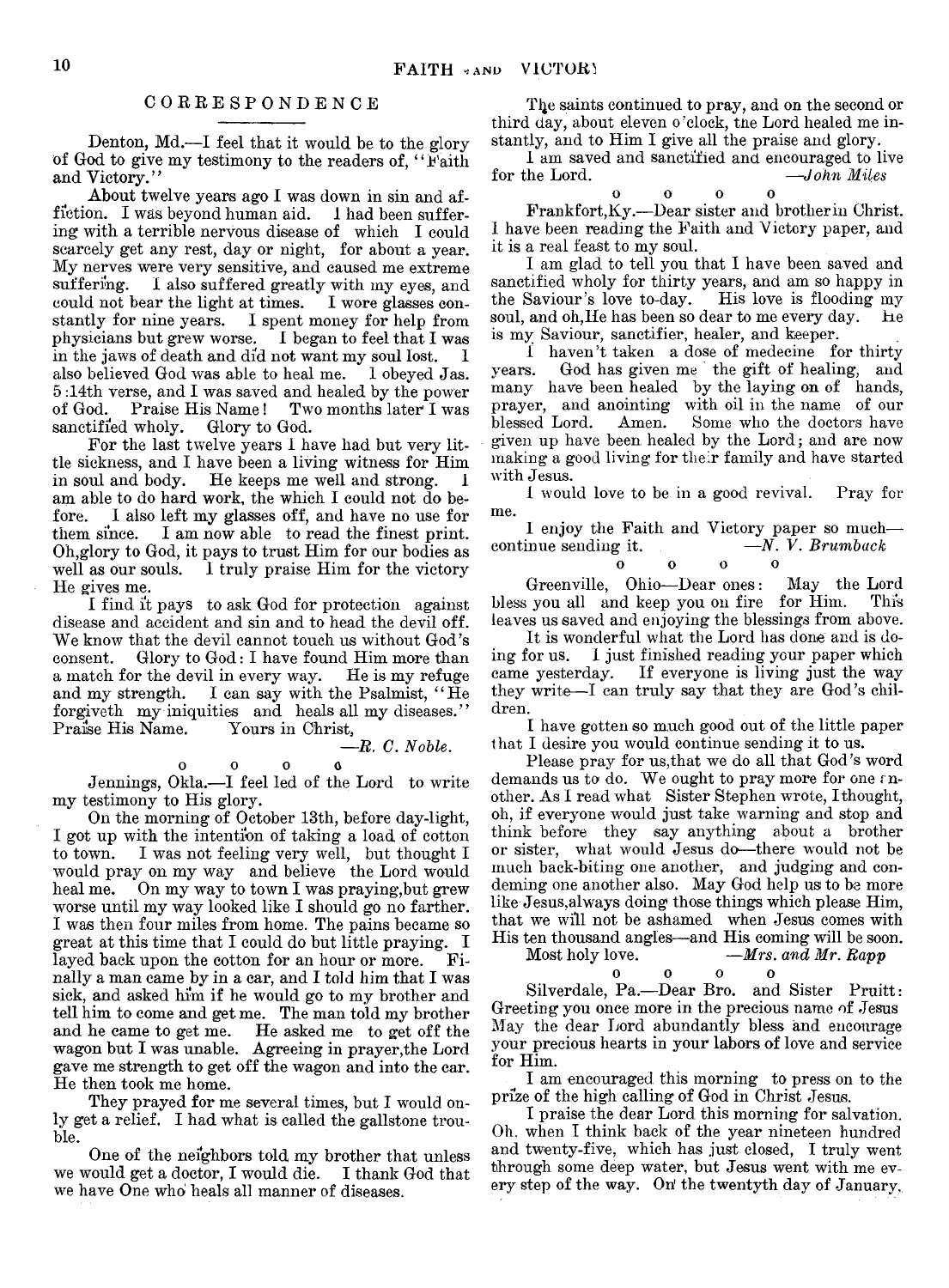1925, my dear husband was called to his reward, and many have been the perplexing: problems since— but in every trial Jesus so wonderfully comforted me.

Oh, how I praise Him this morning for victory over all the powers of sin and the devil. We are surely living in perilous times and if it were not for Jesus, there would be nothing to enjoy in this world. My heart is truly filled with praises to Him for tins wonderful plan of salvation; and it being a free g.ft, all can enjoy it if they only want it. How few that will can enjoy it if they only want it. really accept it— sad sad indeed.

My heart was made to rejoice when I read the last issue of the Faith and Victory,that Bro. Longiey had launched out on the great harvest field. May the Lord abundantly bless him for his faithfulness. I would to God there were more like him. Am also glad the Lord has supplied another one for the office work. May the Lord richly reward him and keep him faithful is my sincere prayer.

I sincerly trust you had a rich harvest of souls during the assembly meeting.

I will now close, with much Christian love, and wish you a very happy and prosperous New-year.

*—Sister Amanda Shaffer. .*

#### o O O u

Russellville, Ark.— Dear ones: Greeting in Jesus name. May the Lord continue His blessings upon<br>you. And His blessings mean everything needful: And His blessings mean everything neearul: Life, Light, health, strength, love, mercy, judgment, faith, humility, and meekness.

Then His blessings include; food and raiment and other necessary temperoral things. Paul said that the kingdom of God is not meat and drink, yet in a sense it seems everything to God's children.

I love to think of His mercy and forbearance during my past life of ignorance and shame. I like to think of His salvation that delivered me from such a life ; then of His forbearance while I was with and of, such as have need of milk, and strong meat; then of the gleam of Light that set me to hungering and thirsting for Him; then of the promise to them who hunger and thirst; then of that " peace like a river flowing so deep in my soul."

All honor and glory, thanksgiving and praise, to our God. The God over all we see, or that the sences may perceive— and yet He said that He would be our God, and we should be His people. Praise our God!<br>Yours in hope,  $-V. M. Threlkeld.$ 

## $-V. M. Threlkeld.$

#### O O 0 o

Grove City, Fla.— Beloved in the Lord: I received your precious letter with the offering some time ago, and just now able to acknowledge your gift and You dear folks are the Elect of the Lord and there is no possible way to measure the great good you<br>are accomplishing in His Name. Precious Name! are accomplishing in His Name. Take Jesus out of our lives and the world could not be lieved in. If folks would only come to Him and take Him as their Saviour, what a glorious and happy time we would have shouting His praises!

We have much to be thankful for every day, but our hearts are burdened for lost souls. dren right near us and not one will come to any of our Sunday school services. The mothers and fathers do not care. Few are concerned about their soul—in Few are\* concerned about their soul—in fact many of them do not know that they have a soul. Sometimes we feel that we were at a standstill in our work, and that the Father just wants us to be quiet and let Him work. We see so much sadness and despair. let Him work. We see so much sadness and despair, Sunday, the woods resounded with the many hunting parties and the bay was full of boats with fishing parties. No time for God!

Yes, indeed, God's Word is full of precious promises and we see many of them fulfilled almost every day. Many of our prayers are answered before they are uttered. Praise the Lord! We cannot live with-<br>out much prayer. We are so thankful that you are We are so thankful that you are<br>this work for Jesus. "O Lord praying for us and this work for Jesus. God, Thou hast begun to show thy servant thy greatness and Thy mighty hand," (Deut. 3:24).

We can use a few tracts, but not many of one kind. Wife has to write letters for some of these people and read them too.

We continue to pray for you all, and we look forward to that glorious time when we shall meet beyond<br>the River. In the service of the King of Kings. In the service of the King of Kings,

#### —*F. Irving Bond.*

 $\mathbf 0$   $\mathbf 0$   $\mathbf 0$ 

Hennessey, Okla.— I am glad to-day to write my testimony in the Faith and Victory paper.

i am glad to-day that I am still saved and living for the Lord—up to all I know and understand which gives victory in my soul, over the power of the enemy. 1 am still trusting the Lord for both soul and body.

On my way from the Guthrie assembly meeting I took seriously sick, and seemed almost unto death. We stoped the car and the saints gathered about me and prayed for me. The dear Lord healed me instantly. Praise His precious Name. He will on the road-side also.

Pray for me that I stay connected with heaven so that my prayers will always get thorugh. From your<br>sister in Christ,  $-Annie$  Wiley. sister in Christ,

> oooo  $\Delta$

Natchitoches, La.— Dear ones in Christ: Greeting in Jesus dear name.

To-day finds me rejoicing in thee Saviour's love, and victory in my soul.

I have been saved one year. Before getting saved I was sick eight years. I spent many dollars for doctor fees and medecine. Since that time, one year ago, in Hennessey, I got saved, trusted in the Lord and He healed my body and made me strong, both spiritually and physically. Now I do all my work and need no doctor and his medecine.

Praise the Lord,I have power to pray for the sick. I don't feel ashamed now, to kneel by the bed-side and pray for the sick. My prayers are always answered. My intention is to go and keep the faith.

I lived a sinner's life a long time before I saw the Light. I. thought I had to keep the good will of the  $church—now. I belong to God, and not to the church.$ I answer no more to roll call in the church, beg no more pordon of the church— but I will answer when the Saviour calls for me. *— Mary Shannon*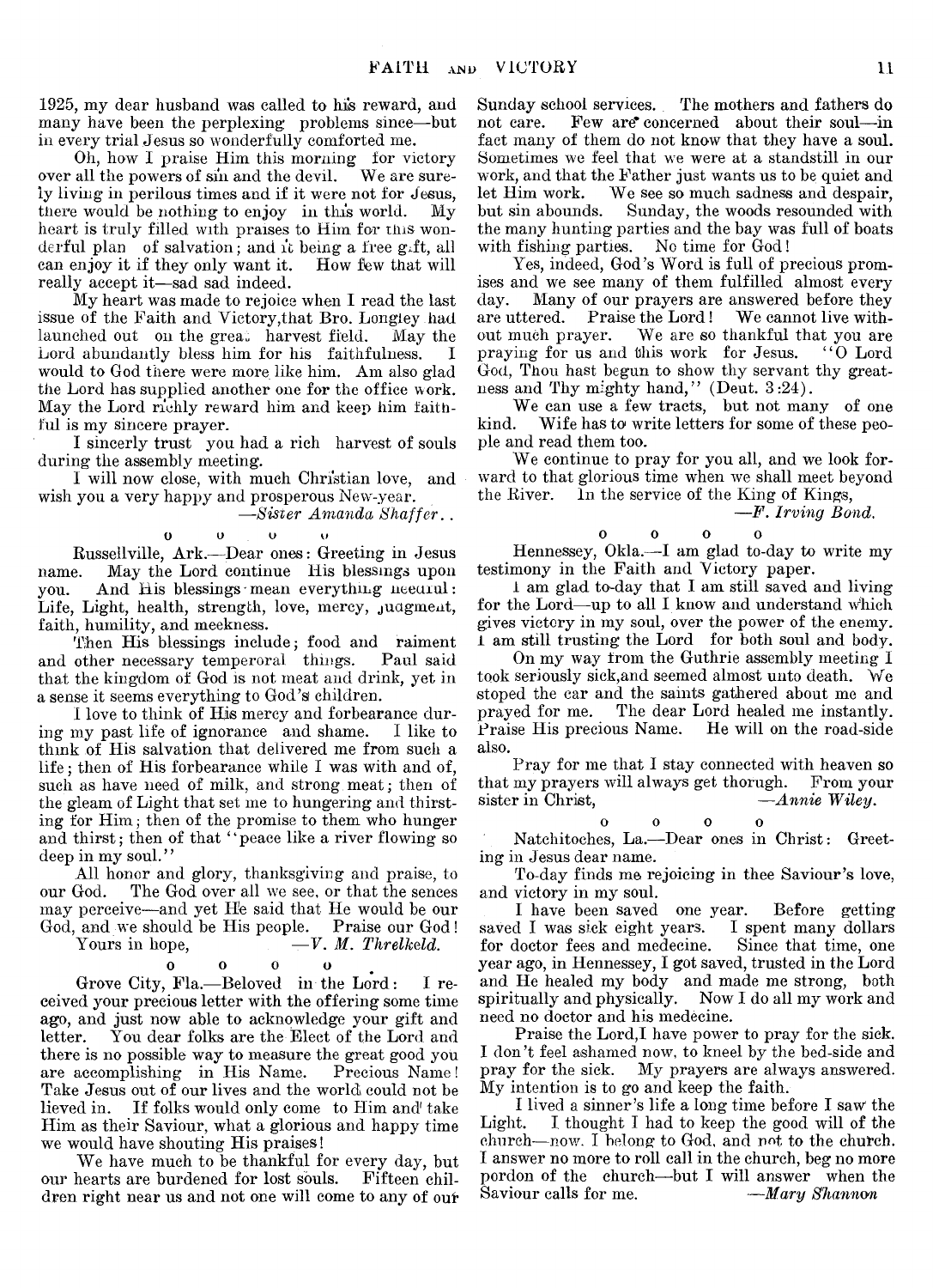Bosky Dell, 111.— Dear readers of the Faith and Victory: I feel like saying a word for Jesus through the good paper.

I thank God because He can heal all afflictions. This morning,after my husband had gone to work, my heart got to beating so fast I could hardly stand it. I had it once before,so I knew just what to do. 1 called my children and told them to kneel. I prayed and, praise the Lord, it wasn't five minutes until it was beating right.

O, if mothers would only kneel with their children, and put faith in their hearts, instead of getting the paint box and curling-iron and going to the show, leading their young lives to everlasting punishment. If I knew that my little girl and boys would turn out to live such a life as some are living—I would gladly give them all up while they are little— and know that they are safe. People don't look at the sins of a boy like they do a girl—but there is an "all seeing eye" that does. It is just as bad in the sight of God—sin It is just as bad in the sight of God—sin is sin.

I am so glad that God has showed me a new way. I was saved at home. I never joined a church. I have faith in healing, and believe in holiness,for God is holy.

I want the prayers of the Christian people, that I may become stronger in the Lord and that I will raise my children to live in the Light of the Lord, and that my husband and other kindred get saved.

Thanking you for the little "Faith and Victory." *—Lillie Miller*

 $\Delta$ 

$$
\mathbf{o} \qquad \qquad \mathbf{o} \qquad \qquad \mathbf{o}
$$

Lincoln,Ark.— Dear readers of the Faith and Victory : I am praising God this morning for His much goodness to me and His many blessings on my soul. I am praising Him for His healing power, and the precious Blood that cleanses from all sin.

I hope that some day I will be like Him; and he that hath this hope purifieth himself even as He is pure. Praise the Lord! Pray for me.

$$
-Z. D. \; Douthit
$$

o o o o Stuttgart, Wurttemberg, Germany— " He that taketh not his cross and followeth after me is not worthy of me," (Matt. 10:38).

Please excuse me that I molest you. I am a poor German merchant and yet very rich, for I have my Saviour.

One day, I got this sheet which I enclose and<br>t I could hear of it, was a good confession. I am what I could hear of it, was a good confession. I am certainly glad, because it is from America. I could certainly glad, because it is from America. not read all of it, but the meaning of it.

Now I thought I would write on the address, for you would understand me best. I have learned the English language in school. I consider myself perfect in the practical part of the English language.

I have yet no one in America who could write to me once, but you will oblige me infinitely perhaps, and sacrifice for me some minuites to write a letter in English. I have had a favorable opportunity to learn the English conversation, which is very dearly.

I have yet only my mother, father, brothers and sisters. This is a lesson for a mother, "when all learn

in order to earn bread."

1 think you can write me a letter in the English language. I think you should not be left unrewarded for this work of charity.

I have in mind to come to America. Perhaps I can come commercially there, for I am at a good prime.<br>I remain yours truly,  $- E u q e n S chniepp$ . I remain yours t

$$
s \, \text{truly}, \qquad -\text{Eugen Sch}
$$

$$
\begin{array}{cc}\n & \circ & \circ & \circ \\
 \text{Delaware, Mo.—Dear saints at Faith Pub. House:} \\
 I \text{ greet you to-day in the dear name of Jesus.}\n \end{array}
$$

I am glad to get the little paper, "Faith and Victory." It surely is good, and I want it to keep com-It surely is good, and I want it to keep coming to me. It is soul food, encouragement, and uplift-<br>ing. May God bless you in your good little work, and May God bless you in your good little work, and keep you on the forward move and supply all your needs.

To-day finds me saved and a decision to go all the way with Jesus. I have been in this way for twenty years and trusted God for soul and body. I want to say to God's glory—that He never failed me in time of trouble or sickness. I have been healed many times. Some were severe cases— one of very bad rheumatism, of gall stone—a very large one, measuring three and one half inches one way and four and one half inches the other —a growth in my neck which the doctor called "hard cancer," before I knew anything about God.

I had this disease in my neck on one side,had the knots taken out by medecine; causing an awful suffering and left a terrible scar. Since I have been trusting God for the healing of the same disease and it came on the other side. I was anointed and prayed for, and the Lord healed me. How much better it is to trust God. Praise His holy Name forever! Your sister in Christ. *—Lizzie Harper.*

$$
0 \qquad 0 \qquad 0 \qquad 0
$$

Pryor, Okla.— Nearly fifty years ago, when I was wandering in the dark wilderness of sin, lost and hopeless, Jesus found me, and I let Him come into my heart and life. Since then I have been walking on heaven's side of the Cross.

' ' Tell me not of earthly losses,

Or of burdens hard to bear.

For I've found this great salvation

Makes each burden light appear.

And I love to follow Jesus;

Gladly counting all as dross,

Earthly honors all forsaking

For the glory of the Cross."

And now I try to make it the chief purpose of my life to ever be'looking unto Jesus. I have found it most blessed to "take the name of Jesus" with me in all the various walks of life. It has kept me safely from many snares and pitfalls that I might have fallen into along the wayside.

A line of an old song says, " You may take all this world, but give me Jesus." This is the language of my heart to-day. Christ within, and the hope of glory, is incomparable in value to everything else that I can think of. I want to live nearer to Jesus than ever,for I feel very sure that we are living in the " perilous , last, times." Anyway, my time here is short, as I have passed my seventy-fifth mile-stone in the great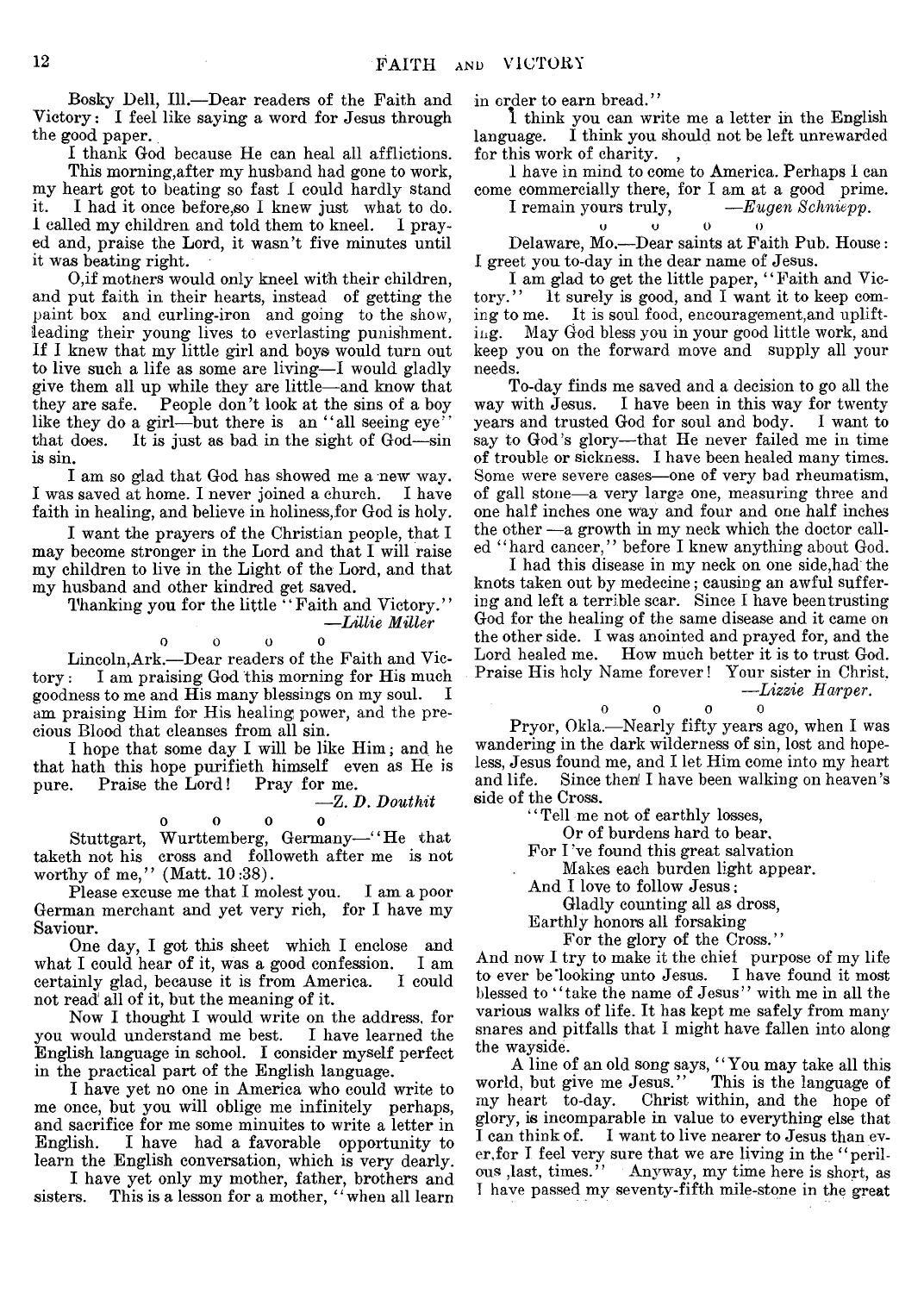journey of life, and "the crossing is nearer."

I have been writing many letters to the shut-in and afflicted class of people in every state and Canada. Every-where, over the lands of the earth, among all tribes and nations, are many aching hearts, longing for words of hope and cheer, some of whom have waited,0, so long, perhaps thinking that no one cared for them. To these dear souls, I tell of Jesus and His great love for them, and how they may have real abiding help and cheer now, and eternal joy and happiness by loving and trusting in His grace and mercy.

The helpful deeds and loving words of hope and cheer that are passed on to others, that they may have a brighter day, are some of the beautiful roses of this life that will never fade or wither, but will bloom forever along the banks of the River of Life, in yonder world of joy and glory. We should write to the others, that the holy angels can sing upon their golden harps, as they see the loving deeds done,and the words spoken in Jesus name and for His dear sake.

I live alone and am a shut-in part of the time with asthma and rheumatism. I read my Bible, pray, and write letters. I have joy in meditating on the Word, and loving and trusting Jesus.

I wonder if some of the dear brothers and sisters would write me ?

May Jesus ever be with and bless you all, and may we meet at last in glory. Your Christian Bro., *— W. R. Smith.*

$$
\begin{array}{cccc}\n0 & 0 & 0 & 0 \\
0 & 0 & 0 & 0\n\end{array}
$$

Kunnamkulam, S. Malabar, India— Dear Bro. and sister in the Lord, Greeting in the precious name of Jesus.

Received your kind letter with the money-order. Thank you for your kindness toward me. May God bless you and all who took part in the collection.

God hears His children cry. He is faithful to His promises. We are trusting wholly in the Lord through the financial and other firey trials that are attending us continually.

We have much peace in the Lord and in His word. I have determined since long ago to walk in His truth at any cost. It has been about twentyeight years that I have been in the Lord. I am enjoying peace and joy in the Holy Ghost. What a privilege it is to be in Christ.

Some are getting interested in the Truth here. They want the Truth often, so we have six meetings a week, besides the Sunday school which is on Sunday morning. God is blessing the meeting. Those who come to the meetings, wish to come continually.

The sect preacher and priest are preventing the people from coming to the meetings by misrepresenting us and the work. They wish to destroy us and the work. there are some young men, here, who try to do all they can to destroy us by writing, speaking, and etc. But God is with us, and that is enough and more. Pray for us and the work. —*K.V. Cherian*

Come unto me, all ye that labor and are heavy laden, and I will give you rest.

For my yoke is easy, and my burden is light.

#### THE GOODNESS OF GOD

*And my people shall be satisfied with my goodness*, (Jer. 31:14).

The above promise was made through Jeremiah, one of God's prophets, when He promised through him, to send Jesus, His only begotten Son into this world to redeem His people from all sin. Every one of His children can say from the depth of their hearts, that they have found this promise to be true. Glory hallelujah! We are all satisfied with His goodness; in other words, we are satisfied with the good things He has for us and satisfied to be as near like Jesus as He can make us in this life. Oh, bless His matchless Name. The fleeting perishable things of this old sin-cursed world no longer satisfies us. We are no longer satisfied to try to be like the world, with all of its forms and fashions. Our only desire is to conform to God's way and will. Oh, brother and sister, is it not a wonderful thing to be satisfied with the goodness of God? Do we appreciate this wonderful blessing as we should? Let us repeat it again just as it came from God through Jeremiah, *And my people shall be satisfied with my goodness.* Let us meditate on it just a short time. Let us weigh it carefully. see if we can imagine just what such a precious promise does mean to God's people. I don't think we can weigh it too heavy or magnify it too great. Oh, brother and sister, are we not better satisfied with the goodness of God than we would be with ten thousand old worlds like this laid at our feet and at our command? The more we learn about The more we learn about His goodness the sweeter the way grows and the more determined we are to press on to the end and receive the good things He has laid up for us in the " never ending life." Let us all praise God continually for His goodness to us.

Dear reader, do you know any thing about what it is to be satisfied with the goodness of God? Have you tried Him out on this precious promise? Do you know just what it is to be satisfied with all the good blessings of God, that He has for His children in this life? Do you know anything about satisfied with wanting to be more like Jesus? If you don't, you don't know a thing about joy, peace, and satisfaction, for the things of this world can all be taken away from you in a moment of time if God sees fit. They will all bring disappointment, sorrow, and heart-aches. If they do bring any joy or satisfaction, it is only momentary. They will do you no good in the life to come; you must leave them all behind. They won't be one must leave them all behind. bit of satisfaction to you in your last hour of life. If you could gain this whole world and everyones' friendship and could imitate every form and fashion of this world perfectly, it would be no satisfaction when you are pressing that death-pillow, for God's word says, "Their silver and their gold shall not be able to deliver them in the day of the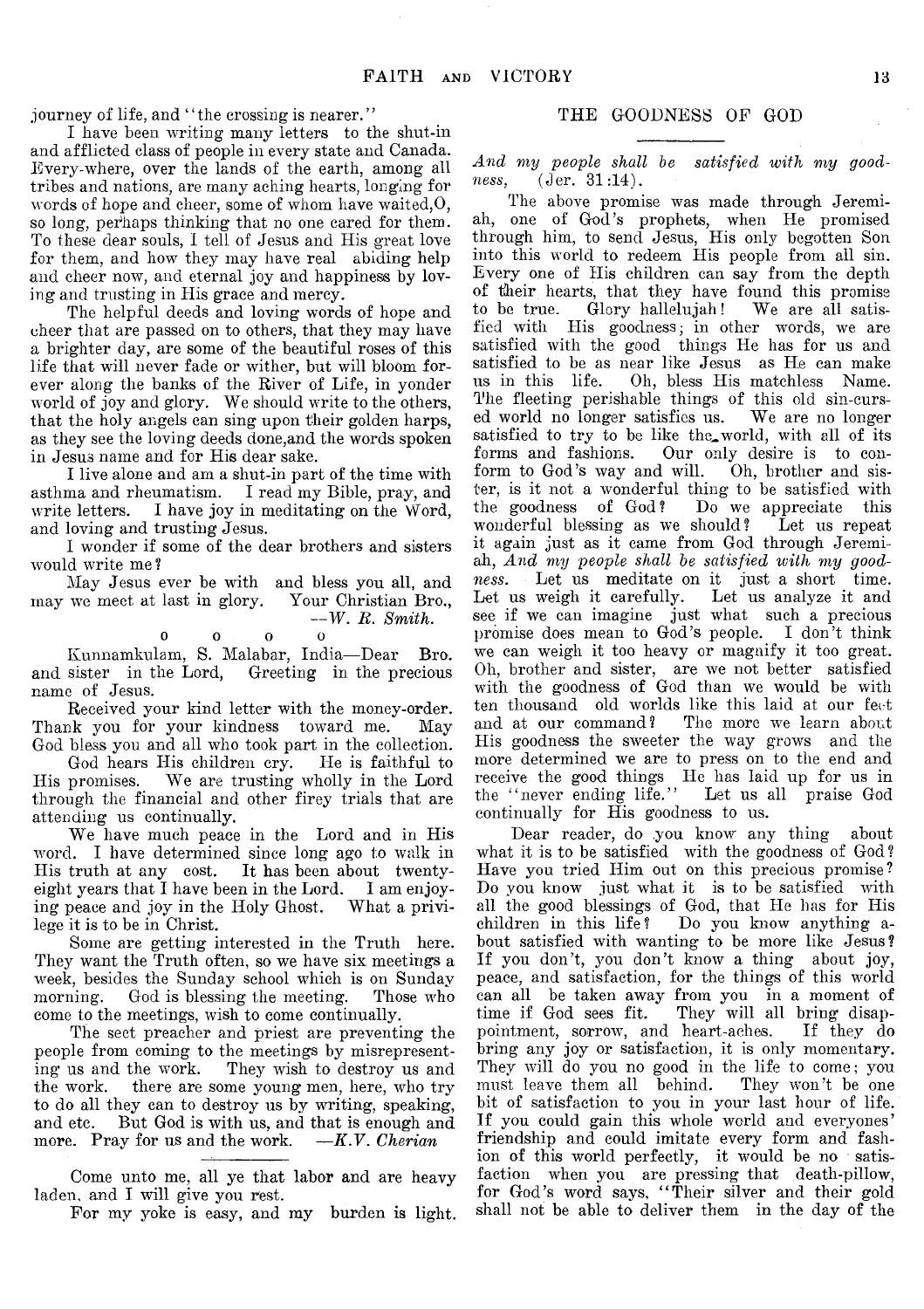wrath of the Lord,  $($  Ezekiel  $-7:19$ ), and dear reader, neither can your worldly loved ones, kindred, and friends deliver you from the wrath of God. They can praise you ever so much in this life, telling you that you are pretty, smart, up to date, brag on you for having laid up some wealth in this world, and telling you up to the last hour that you will be saved, but dear ones that will not deliver you from the wrath of God Almighty. Oh, hear me dear reader, while you are in health and your right mind and while mercy's door is still open, there is absolutely nothing that will deliver you from that lake of fire and brimstone, but being satisfied with God's goodness in this life. Nothing will satisfy or deliver but trying to be like Jesus.

Oh Jet me beg you in the name of Jesus to stop awhile and try to imagine just how it will be with you when you come up to the power of death; to say nothing of the Judgment day.

Now just imagine yourself on your death-bed, your body perhaps almost wasted away by disease and suffering, your limbs growing stiff, your eyes becoming set, the cold death perspiration gathering on your brow, and the death rattle in your throat. Oh, reader, how are you going to feel when you are in that condition? I know— you will think and perhaps say that you would give ten thousand worlds like this if you had tried to be like Jesus and had been satisfied with God's goodness, and could have met Him in peace. But, dear reader, you won't have the opportunity any more, so you will just have to meet a slighted, grieved, and a disappointed God, and take your stand with the cursed of the earth. Dear one,it will be only right and just of God to let you go there; for it was your choice. God has done His part, He has given us the right to choose one of the two ways. Isn't that just as fair as can be? He doesn't compel us to take either way. We can take His way, or we can take the ways of this world. Just as we choose, but oh how "sweet to choose His way." Let us imagine now that this same picture, or description, of the death-bed, when we have taken God's *Holy way*, when we have been satisfied with being like Him in this life; oh, how different now! All is well with us, and no fears of meeting Him. • We will have nothing but joy, peace, happiness, and satisfaction. Brother and sister, let us take courage, those of us who are satisfied with the goodness of God, for we can surely say with the old song: " When the chariot comes, I 'll have a right to ride."

How sweet and precious it will be to have a right to ride in the holy chariot of God, with Jesus, and all the redeemed. Praise God for the privilege of being satisfied with His goodness; to be satisfied with His goodness is all that will give us a ride when the chariot comes. Praise the dear Lord!

Your sister, all on the altar,

*—Ida Lee*

#### CAN A CHRISTIAN USE TOBACCO?

The Christian life is an absolute cutting off separation from sin and uncleaness. You and separation frcm sin and uncleaness. cannot hold to the least sinful or abnormal appetite in your life and be a Bible Christian. God makes it clear what He requires of man that expects to inherit eternal life. "Come out from  $a$ pects to inherit eternal life. *mong them, and be ye separate, and touc.i not the unclean thing. and I will receive vou.*" By the *unclean thing, and I will receive you."* grace of God you will live free from sin if you are a child of God. There are no sinful or unclean habits or appetites in the life of a redeemed soul. You have the victory over all sin, through the Blood *of Jesus.*

IT IS WRONG TO USE TOBACCO IN ANY FORM AND THE WORD OF GOD CONDEMNS IT.

" *Wvercfore lay apart all filthiness."* (James 1:21. *" Knotv ye not that ye. are the temple of Godt—If any mam defile the temple of God*, *him*  $shall$   $God$   $destroy.$ " I  $Cor. 3:16, 17.$ *saiih he abideth in Him ought himself also to walk,*  $even \ as \ He \ walked."$  *I John 2:6. for I am holy."*

God's Word is strictly against the use of tobacco. "If any man be in Christ, he is a new *creature."* A new creature has no sinful nor unclean appetite or desires (II Cor. 5:17).

GOD WILL TAKE THE APPETITE OF TOBACCO AWAY.

Some have been saved that have used tobacco and snuff for thirty-five, forty, and sixty years, and God has taken away all desire for it.

A brother in Portland, over seventy years old, was delivered from the tobacco habit of over sixty years standing.

A man that had used tobacco for fifty years came to the Mission and God took the desire out of his life instantly, and he says, " It is wonderful, wonderful, what God can do for a man."

Another man of over eighty years had used tobacco most all his life, and heard for the first time in the Mission that when Jesus came in, He took the appetite out. He said. "Lord, I believe," and. God Almighty took out the tobacco and he is a free man to-day.

When God saves you, He will certainly put you out of the tobacco business, whether you are raising the tobacco or whether you are chewing or smoking it.

Down in Virginia, there are old tobacco barns that are idle to-day. The old-time religion destroys the tobacco business whether you are in the North or South. It makes no difference where you are when God saves you.

You say, "I can't quit it." You won't have to it—God will take it out. This is the Gospel quit it—God will take it out. and there is a great cloud of witnesses to prove it is true.

It is not hard to serve God when one is born again ; but the most miserable state in the world is to trv to serve God in one's own strength. Whe^ one in ets the conditions of salvation, repents with a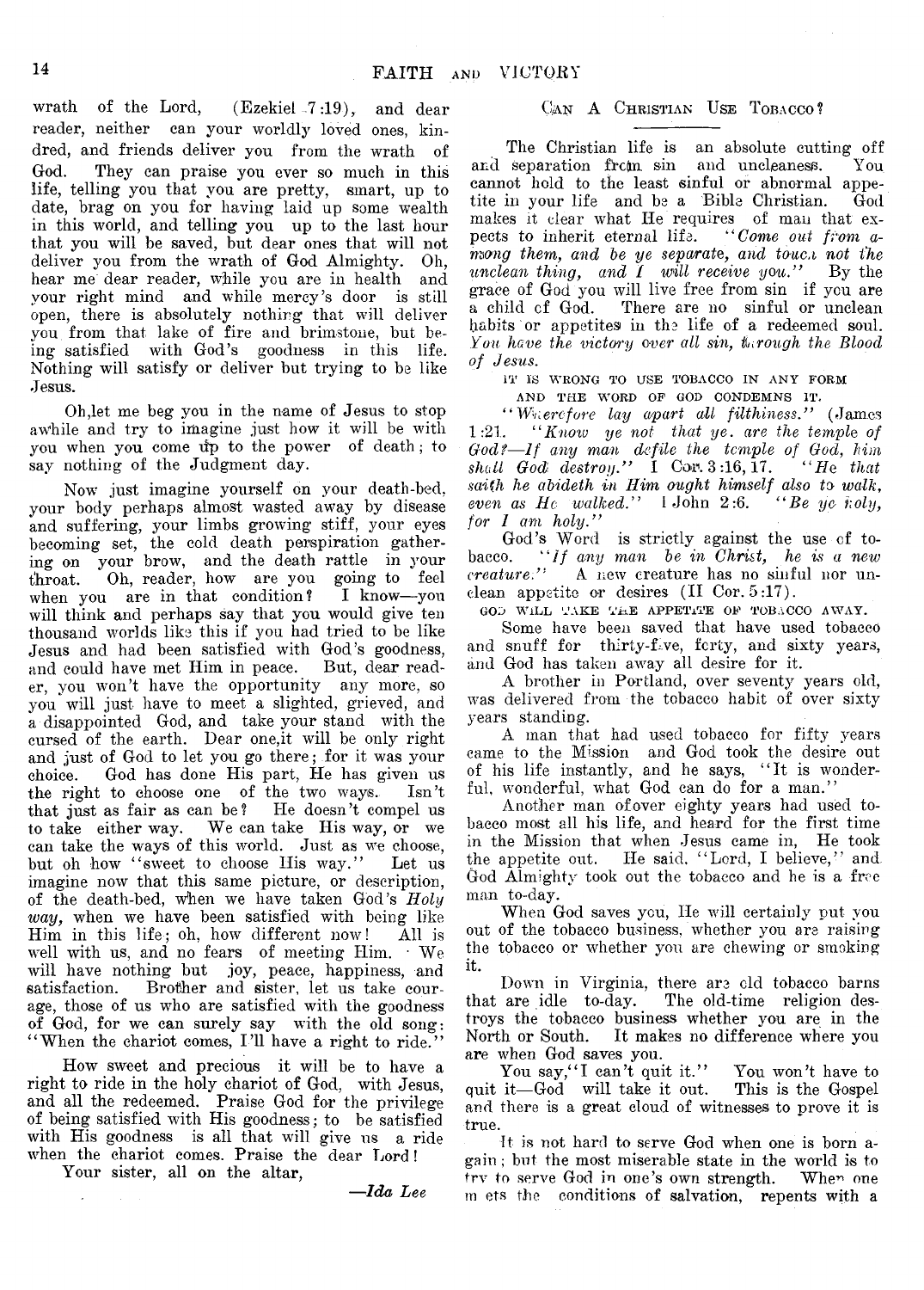Godly sorrow, turns from the past life, God gives power to live above sin, and it is a joy to serve the Lord. The very desire for sin goes out. If one will turn to the God of Heaven, He will put the life in the soul. He comes into the heart,soul,and mind; and one can stand a tower of strength for Him, because He rules and reigns supreme in the life. The d'arge has been wrought by God Himself.

If you want to get saved, furnish God with an honest heart, repent of a life of sin, and call on Him for mercy. The doors of mercy are thrown open to the man who repents and forsakes sin, and turns to God with all his heart and all his soul.

He will not turn you away, for He says, "Him that cometh to me I will in no wise cast out." You must believe that "He is a rewarder of them that diligently seek Him." Accept the Blood of Jesus Accept the Blood of Jesus Christ. Pray with all your heart, " God, be merciful to me a sinner." God will save you and witness to your heart that the work is done, and fill you with joy and peace. God does not save by degrees, but instantaneously. Salvation is definite and real as when ore is born into this world. You will know the moment you have 'passed from death unto life.' The moment you have become a child of God, the Spirit witnesses to your soul that you are " born again" and the finger of God writes your name in Heaven.

*Set.*

 $-$ .  $-$ RESISTING THE ADVERSARY.

In the fourth chapter and verse seven of the Epistle of James we are told that if we resist the devil, ne will flee from us.

*" Resist the devil*, *and he will flee from you."*

We are told the same thing in 1st Pet. 5 :8, 9.

" Re *sober, be vigUant; because your adversary, the devil, as. a roaring lion, walketh about*, *seeking whom he may devour. Whom resist steadfast in faith, Knowing tnat the same afflictions are accomplished in your brethren that are in the world."*

The real thought in these passages is that we are to refuse to accept any of the works of Satan; we are to positively refuse to be oppressed by him in any way. lie is trying to rob us of our righteousness, by tempting us, and trying to bring back our old sins; to destroy our peace by tempting us to worry continually about something. He also seeks to rob us of our health of body; the peace of our homes or our financial blessings and victories. He has no right to do this, as God has provided, in the atonement of His Son, a deliverance and exemption from all these things. Jesus Christ bore all our sins, sorrows, and diseases on the cross.

*" Surely He hath borne our griefs, and carriedour sorrows; yet we did esteem Him stricken, smitten of God, and afflicted. But He was wounded for our transgressions, He was bruised for our iniquities; the chastisement of our peace was upon Him;and with His stripes toe are healed."* (Isa. 53: 4,5.)

And has given us an inheritance of righteousness, peace, health, and the supply of every need and desire until His coming again. It is our Blood-bought right to enjoy these blessings continually and Satan cannot rob us of them, without our consent. If we would meet his temptations and oppressions with a "NO" instead of consenting to receive them, God would exert His mighty power in rebuking him and protecting us from his works.

In Deut. 30:19 God told the Israelites that He placed before them life or death, blessing or cursing. He exhorted them to choose life that they and their seed might live. God never takes the power of choice from man. He made a great provision, through the death and tesurection of His Son, and says that whosoever will may take of the water of life freely.

If Satan can get us consciously, to surrender our rights and privileges in the atonement of Christ,it will enable him td oppress us and hinder the power of God from giving us the blessings of the atonement.

It is the same in human affairs. The Government of the United States was founded to protect the life and property of its citizens and enable them to enjoy the blessing's of their industry and thrift; but, if they take their lives by commiting suicide,or surendering their property to whoever asks for it, the government is powerless to help them, for they have consented through their power of choice to part with their life and property; but, if they refuse to part with their property, when asked for it and someone seeks to take it from them by force, the whole power of the government would be exerted in their behalf to support and uefend them in the possession of their goods.

We have an illustration of this in the 20th chapter of 1st Kings, when Ben-hadad sent messengers to Ahab, king of Israel, for his silver and gold, his wives and children. He readily consented, when the messengers came,thereby shutting out God's help and deliverance. The king of Syria was not satisfied, but sent the messengers the second time and asked Ahab to show them everything he had and give them whatever they desired. The king of Israel hesitated to grant this request and consulted with the Elders of the land. They advised him to change his "YES" to "NO."

" And the elders and all the people said unto him, Hearken not unto him, nor consent." (1st Kings  $20:8$ .)

He sent word back, by the messengers, that he refused to accede to his second request. The king of Syria became very angry, and sent word back that there was no hope of resisting the large and well equipped army that he had/ with him; but Ahab still refused and said, "Let not him that putteth the harness on boast himself as he that putteth it off." God then appeared on the scene, in the person of a prophet, and told king Ahab that He would fight the battle for them and that the king of Syria, with his vast army, should be defeated and scattered. It was fulfilled exactly the way the prophet said.

If Ahab, a back-slidden king of Israel,could win such victory over the host of Satan, by simply refusing to surrender his goods—simply changing "YES" to "NO"-how much more could the true children of